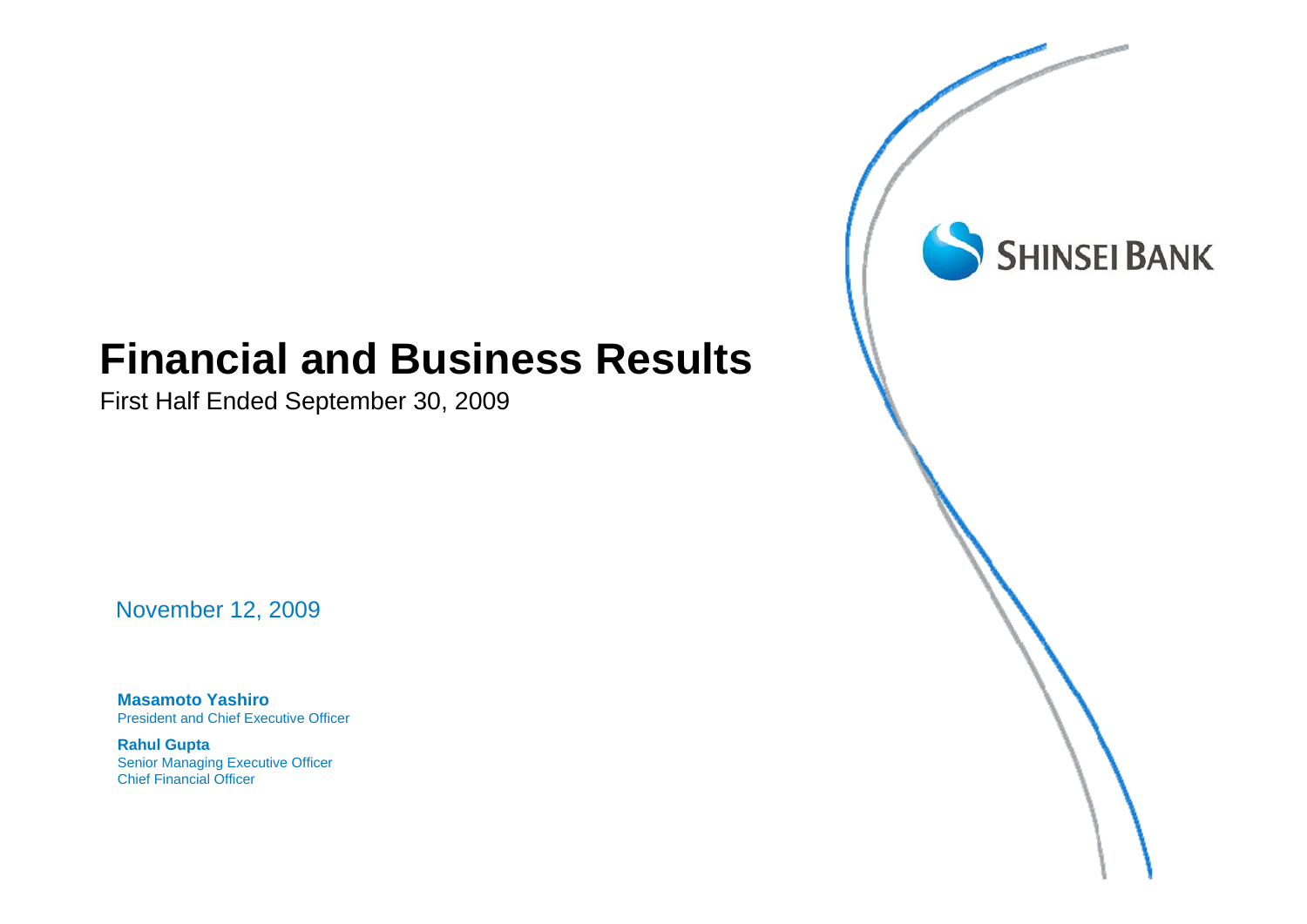# **Agenda**

- **Key Events**
- z **First Half Fiscal Year 2009 Results**
- **Overview of Business Groups**
- z **FY2009 Forecast**
- **Key Takeaways**

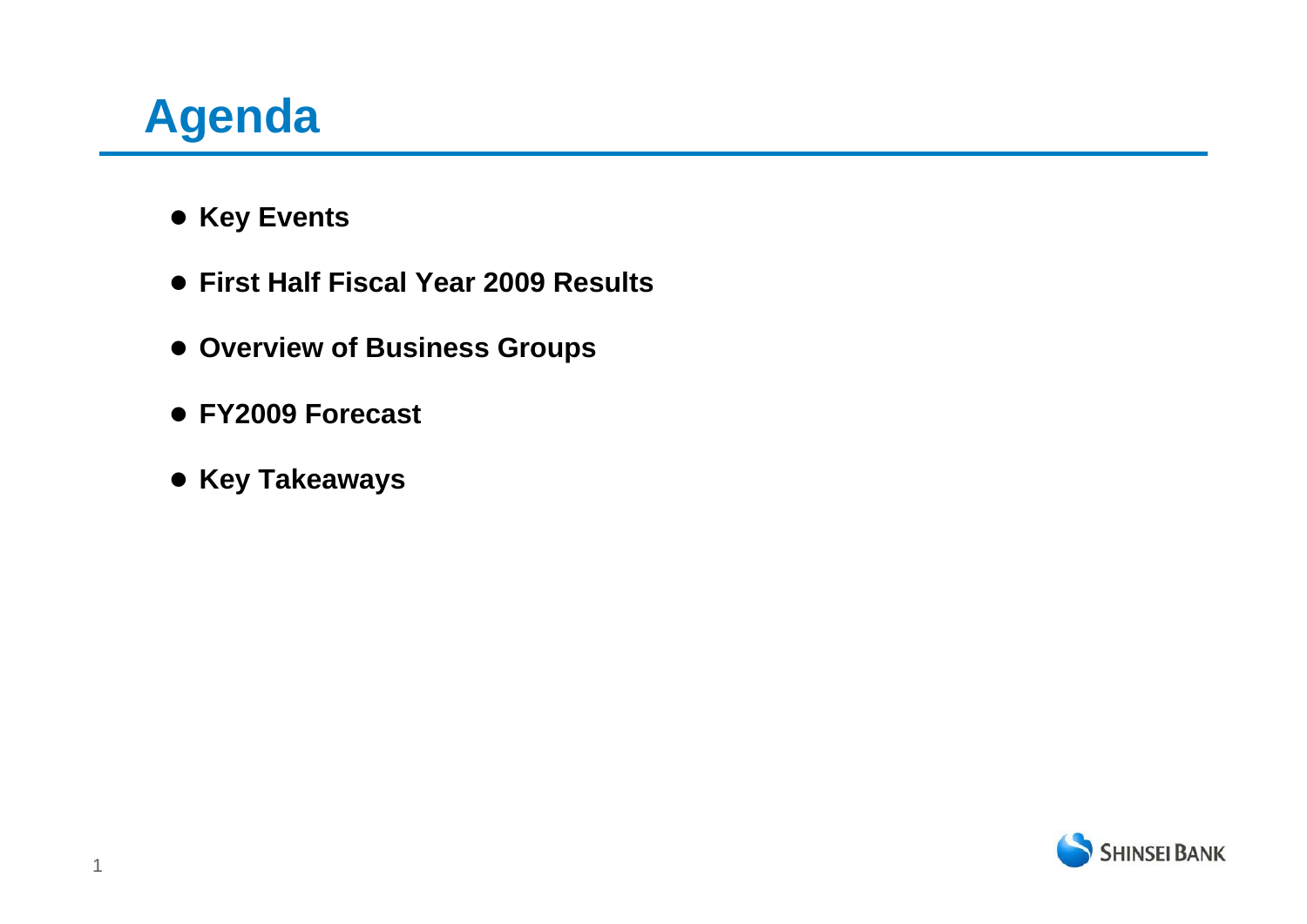# **Key Events**

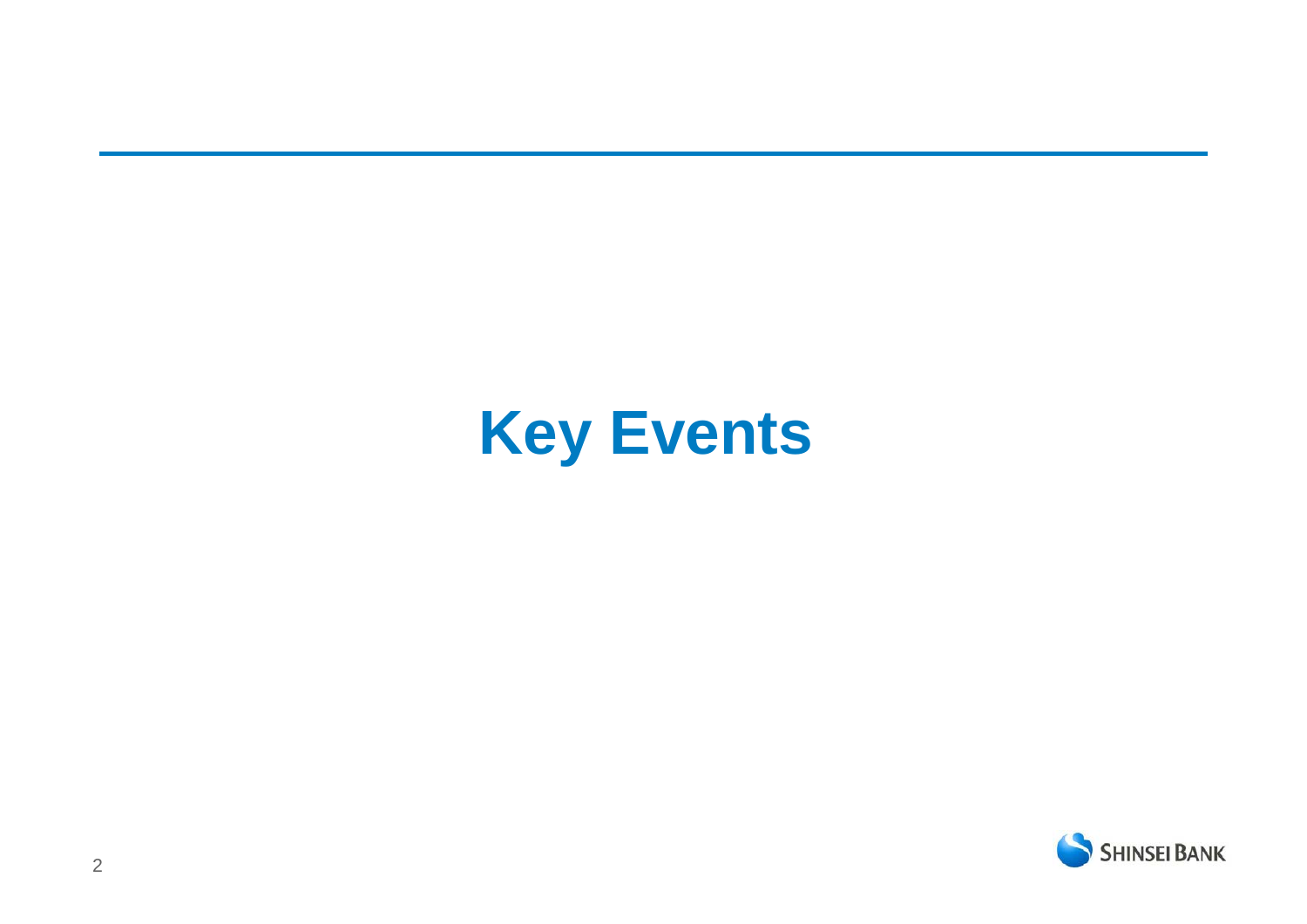

### z *Political Economic Environment*

- Change in government from LDP to DPJ which holds about two-thirds majority in the House of Representatives (Lower House) and 50% in House of Councilors (Upper House) along with coalition
- ◆ Japan GDP expected to grow for second quarter while interest rates expected to stay low
	- Corporate bankruptcies starting to show signs of decline with large drop in associated liabilities while exports are starting to pick up again
	- Wage environment remains bleak, but personal bankruptcies expected to decline for sixth year and unemployment rate starting to show signs of improvement
	- Real estate market showing signs of improvement: vacancies in Tokyo no longer declining as repricing of rents starting to have positive impact while condo sales are picking up again

### z *Banking Industry*

- ◆ G-20 statement and capital enhancement initiatives
- ◆ Moratorium debt relief program progressing
- $\blacklozenge$  Injection of public funds into some Japanese regional banks
- M&A and industry realignment becoming more prevalent
- ◆ More than half of TOPIX Banks upgraded their interim forecasts

### z *Consumer Finance Industry*

- Uncertainty surrounding implementation of moneylending law scheduled for June 2010 remains
- Size of consumer finance unsecured loan market and number of players continuing to decline rapidly including bankruptcies. Market size declined from JPY 10.5 trillion at March 2004 to JPY 6.5 trillion at March 2009
- Trend in number of claims and grey zone interest repayments remain flat but at high level
- $\blacklozenge$ Bipolar trend in earnings with two major consumer finance companies forecasting profits and two losses in FY2009

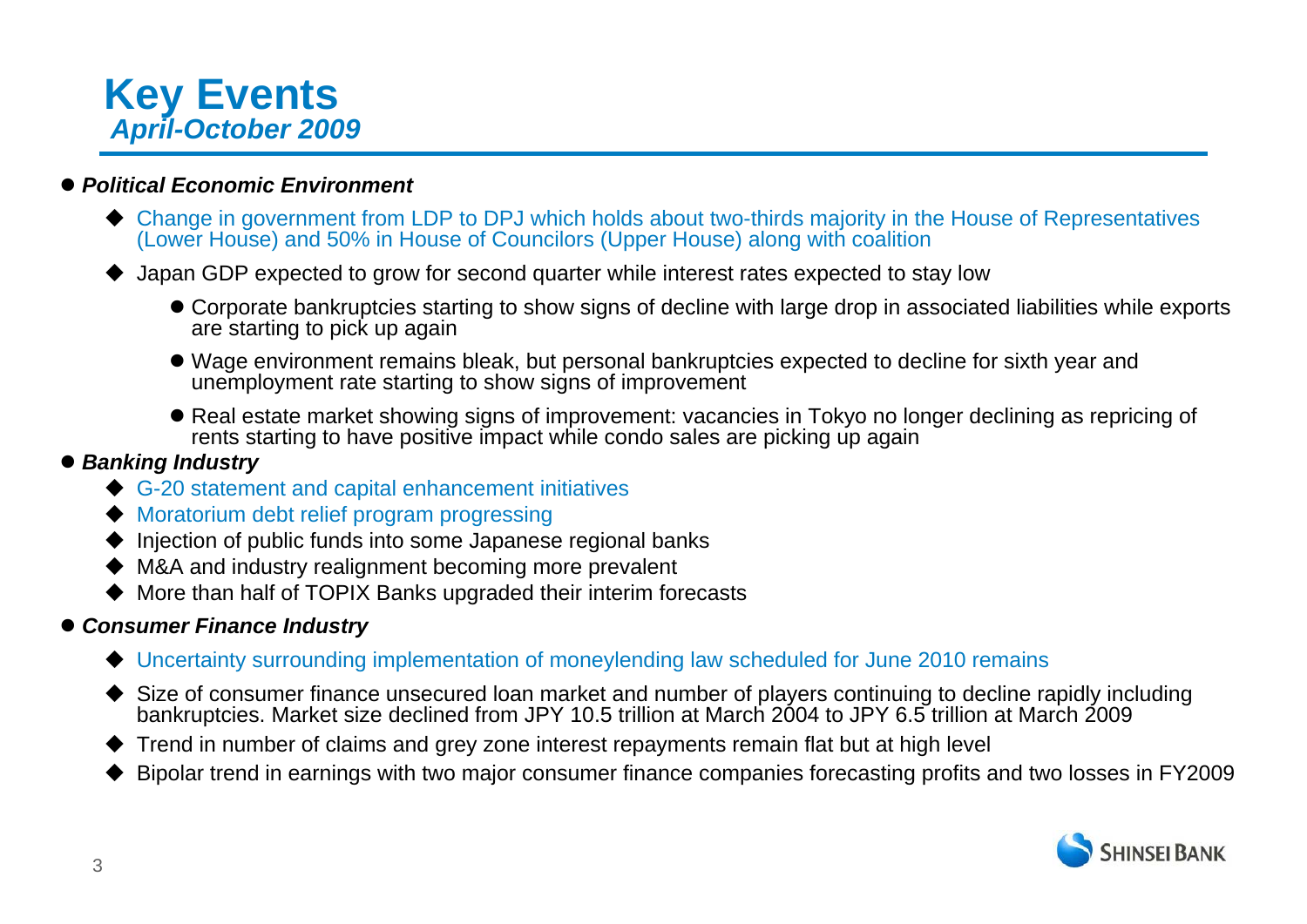# **First Half Fiscal Year 2009 Results**

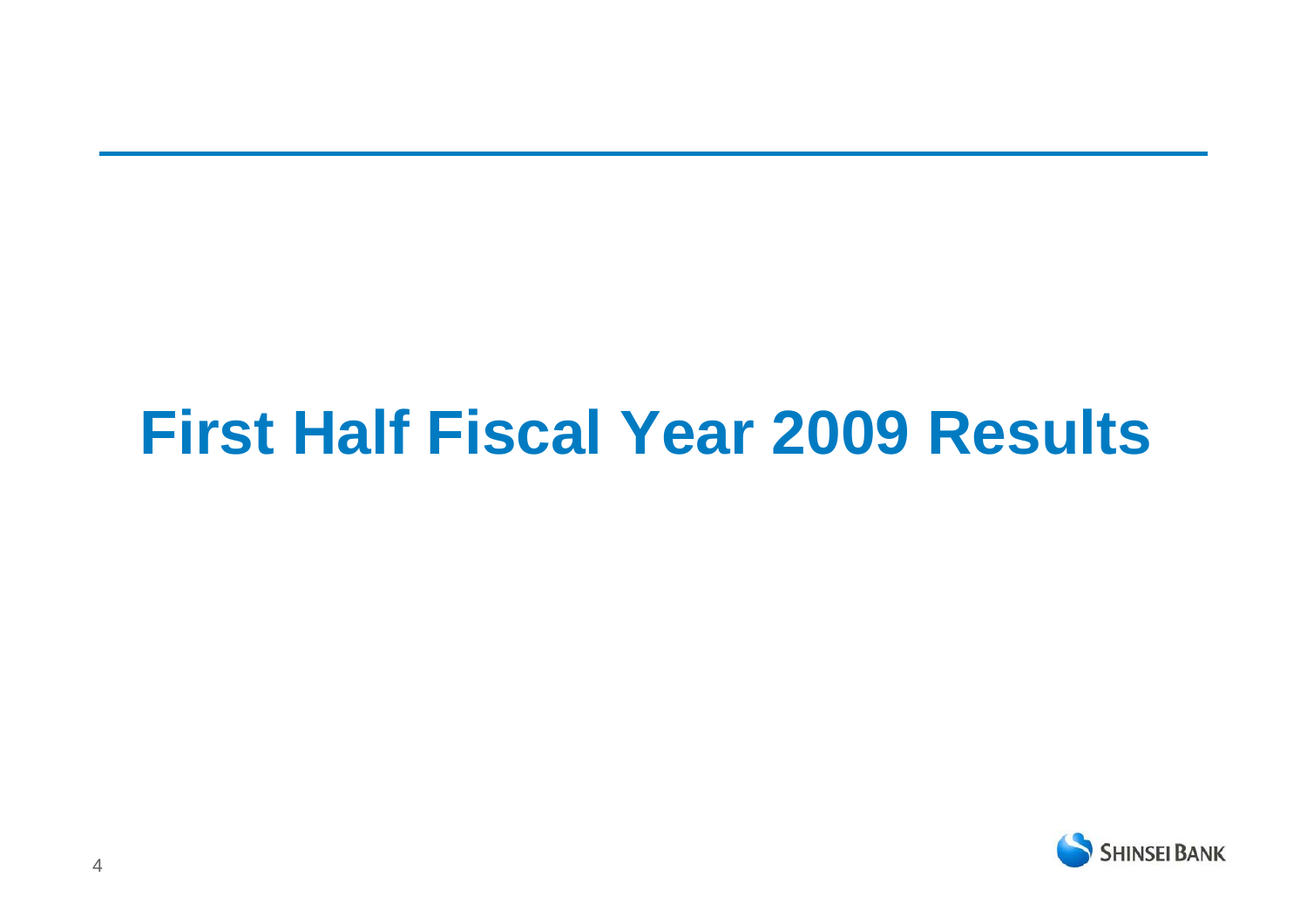# **First Half Fiscal Year 2009 Results**

### *Progress update*



 $\bullet$  **Institutional Group: Excessive expansion into markets with limited expertise** 



- $\bullet$  **Individual Group: Lack of effective management**
- z **Liquidity and capital barely adequate**



### **Progress Report in FY2009**

- Newly appointed senior-level Chief Risk Officer teaming up with president, CFO and business heads to ensure business strategy and risk appetite are properly aligned
- Improved approval and investment monitoring process and placed more emphasis on forward-looking methodologies with a focus on global best practices
- Reorganized organizational structure around customers
- Early retirement program results in decline in number of staff by over 1,000 year-on-year
- $\bullet$  Normalized expenses declined 15.5% compared to 1H FY2008 and 21.8% compared to 1H FY2007
- Scaled down or exited businesses that were unprofitable or volatile, or where we lacked expertise including asset and wealth management, alternative investment, private equity, proprietary trading, asset-backed investments and international corporate banking
- Focus now on customer-centric businesses and needs while expanding our core profitable customer base
- Newly appointed senior-level Head of Individual Group responsible for both retail banking and consumer finance
- Realigned staff, customer-focus and branches to concentrate on core competencies while bringing expenses down in all businesses and increasing overall contribution to profits
- $\bullet$ Strengthened liquidity position significantly over last year by over 1 trillion yen
- Strategies initiated to reduce risk assets and increase retained earnings through debt buybacks have resulted in stronger capital ratios with Tier I capital ratio reaching 7.00%





Indicates level of completion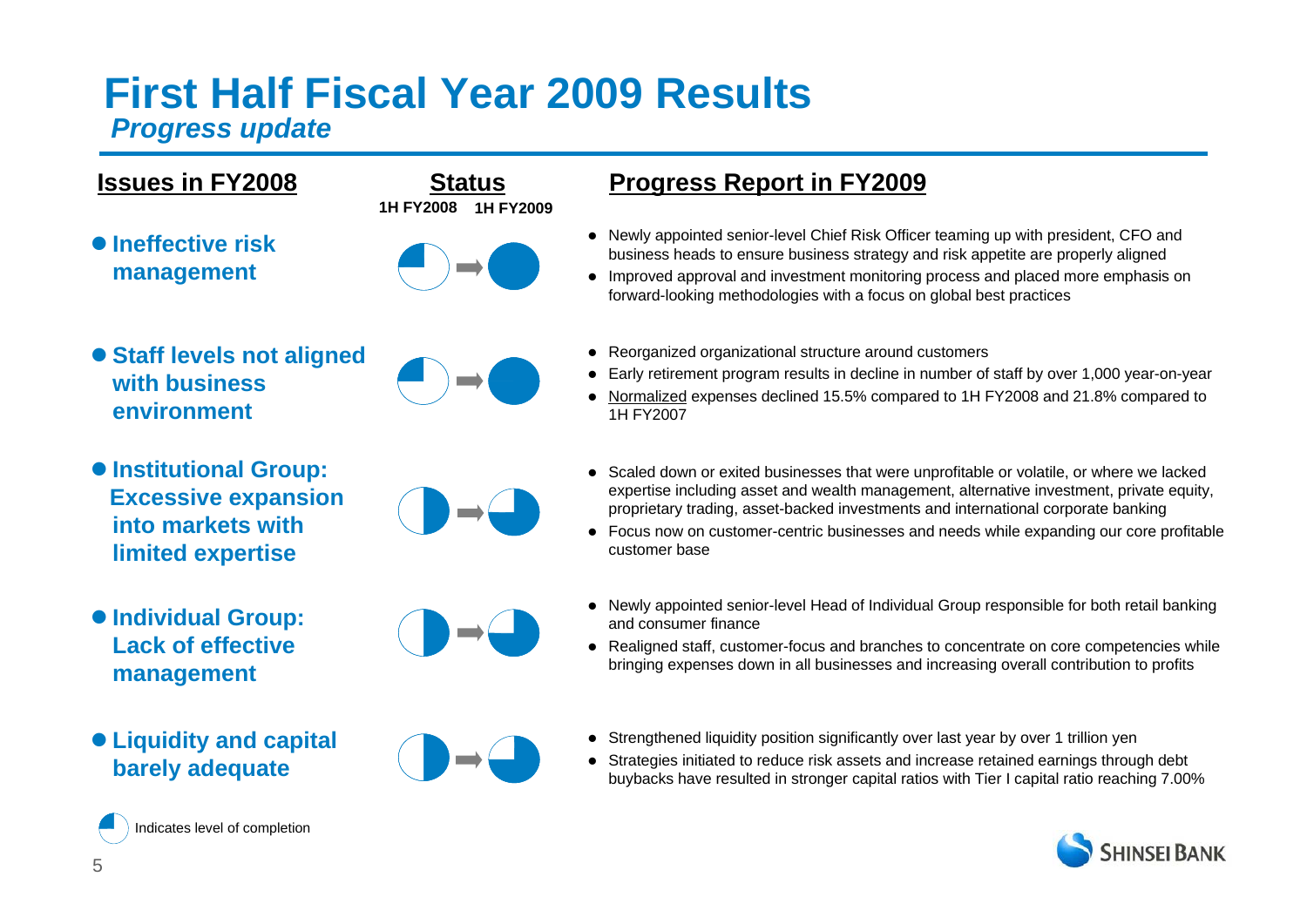*Key Highlights: Delivering positive results in a challenging environment* 

- Profits grew despite deferred tax asset (DTA) reversal (4.6 billion yen). 2Q FY2009 **stronger than 1Q FY2009 as we achieved growth in core businesses with higher top-line revenue, lower normalized expenses and credit costs with asset quality improving**
- $\bullet$  **Institutional Group benefiting from repositioning to focus on core businesses**
- Individual Group shows continued momentum with strong Retail Banking and steady **consumer finance operations**
- <sup>z</sup>**Improved capital ratios and robust liquidity position**
- <sup>z</sup>**While visibility going forward is still limited and certain risks and uncertainties remain, we are cautiously optimistic on outlook and have announced a 1.00 yen dividend per common share for the fiscal year ending March 31, 2010**

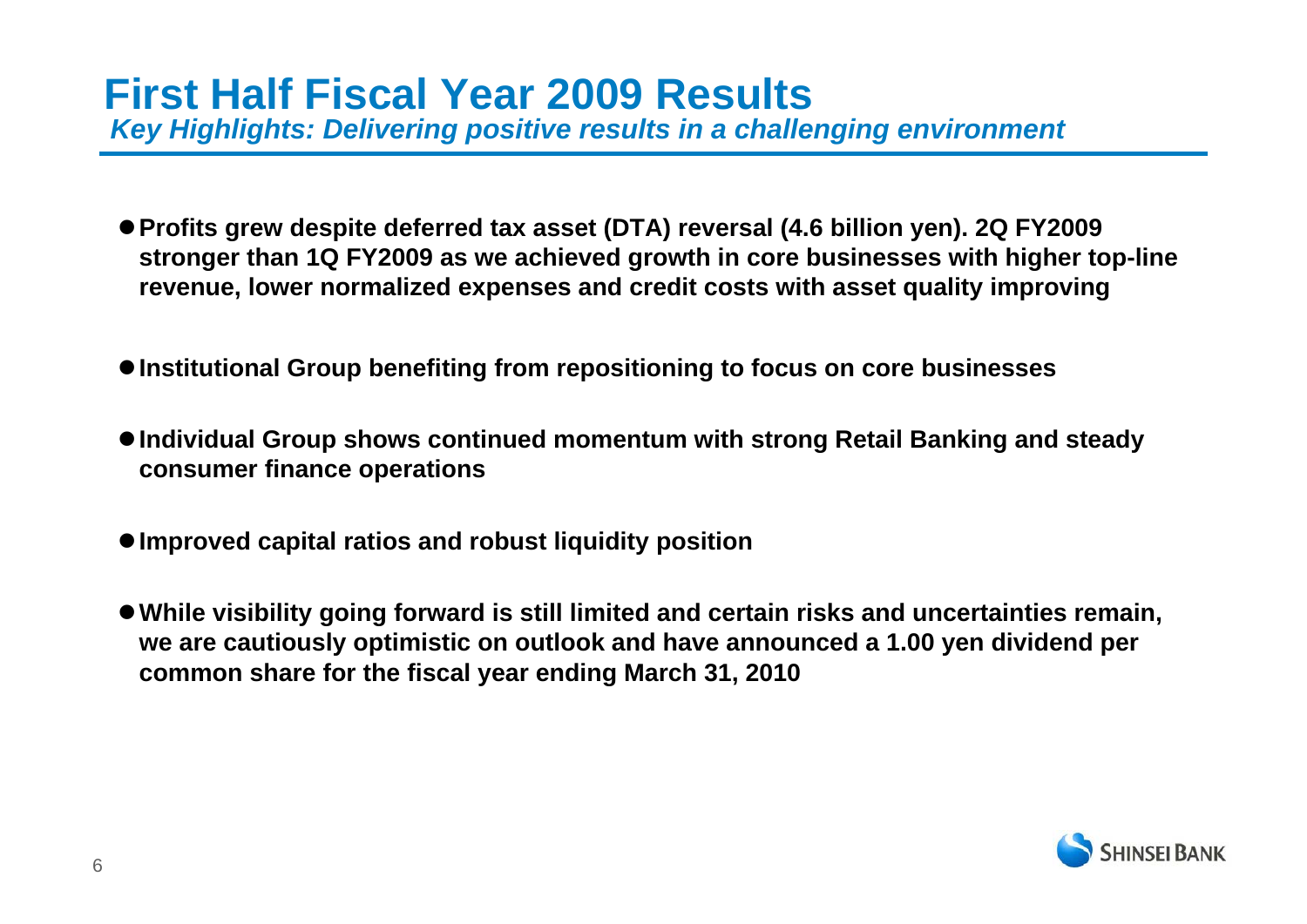## **First Half Fiscal Year 2009 Results**

*Liquidity, capital, earnings/asset quality and business segment results*

- Liquidity at approximately JPY 1.7 trillion
- Deposits at JPY 7 trillion
- Proactively maintaining strong liquidity position

| <b>Capital</b>                       |       |
|--------------------------------------|-------|
| <b>Total Capital Adequacy Ratio:</b> | 9.36% |
| <b>Tier I Capital Ratio:</b>         | 7.00% |
| Core Tier I Capital Ratio:           | 4.87% |
| Tangible Common Equity Ratio:        | 3.47% |
|                                      |       |

### **Earnings/Asset Quality**

| <b>Consolidated Net Income</b><br>- Cash Basis:<br>- Reported: | JPY 20.2 billion<br>JPY 11.0 billion |
|----------------------------------------------------------------|--------------------------------------|
| Non-Consolidated Net Income:                                   | JPY 8.6 billion                      |
| Non-Performing Loan Ratio:                                     | 3.41%                                |

### **Liquidity Business Segment Results\***

| <b>Institutional Group</b>               |                                    |
|------------------------------------------|------------------------------------|
| Institutional Banking:<br>Showa Leasing: | JPY 8.5 billion<br>JPY 1.2 billion |
| <b>Institutional Group:</b>              | JPY 9.7 billion                    |

| <b>Individual Group</b>  |                  |
|--------------------------|------------------|
| Retail Banking:          | JPY 4.0 billion  |
| Shinsei Financial:       | JPY 9.0 billion  |
| APLUS:                   | JPY 1.4 billion  |
| Shinki:                  | JPY 6.7 billion  |
| Other Subsidiaries:      | JPY 0.0 billion  |
| <b>Individual Group:</b> | JPY 21.2 billion |

### **Corporate/Other**

**Corporate/Other: JPY 9.1 billion**

\*Ordinary business profit (loss) after net credit costs

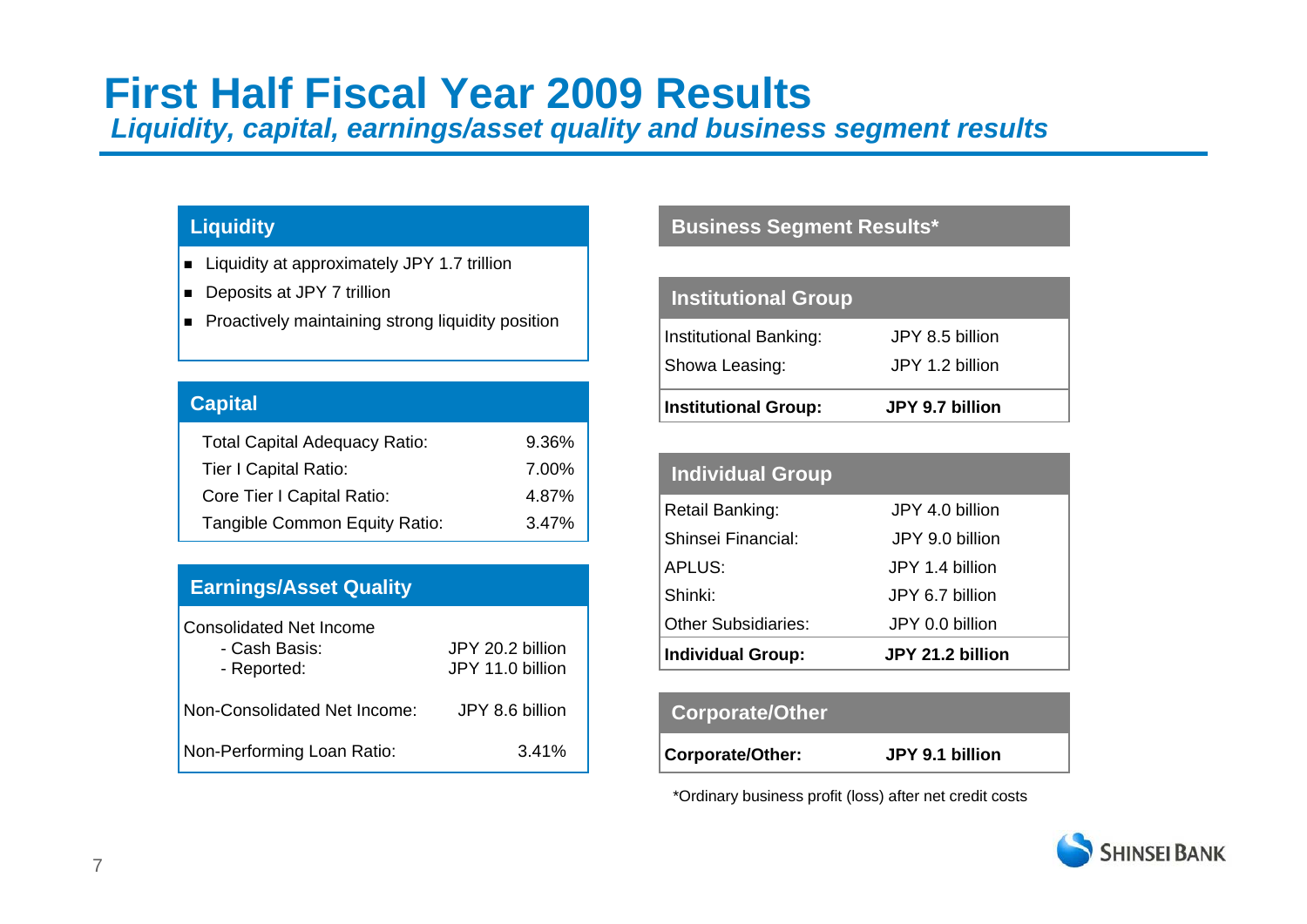### **Cash Basis\* and Reported Basis Net Income (Loss)**



**Cash basis\* net income (loss)**

**Positive turnaround of 34.5 billion yen compared to consolidated cash basis\* net loss of 14.3 billion yen (consolidated reported basis net loss of 19.2 billion yen)**

**Increased earnings from core businesses, strategic asset sales and capital buybacks more than offset DTA reversal**

\*Cash-basis figures are calculated by excluding amortization and impairment of goodwill and other intangible assets, net of tax benefit

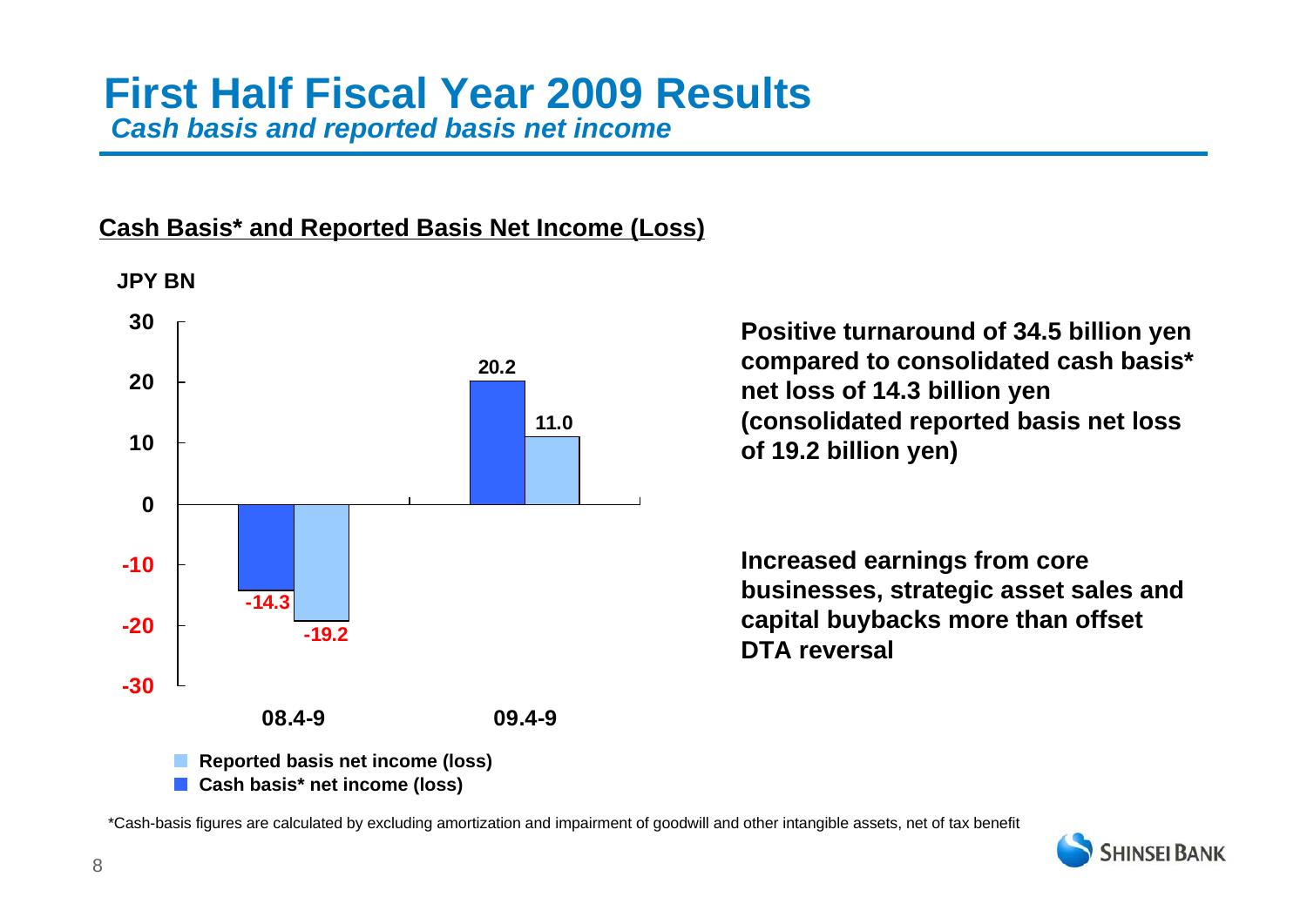# **First Half Fiscal Year 2009 Results**

*Material positive and negative items*

| <b>JPY BN</b>                                         | <b>1HFY2009</b><br>(6 months) | 2QFY2009<br>(3 months) | 1QFY2009<br>$(3$ months) |
|-------------------------------------------------------|-------------------------------|------------------------|--------------------------|
| <b>Gains included in revenues</b>                     | 26.4                          | 6.9                    | 19.4                     |
| Gain from the sale of CLOs                            | 11.7                          | 2.9                    | 8.7                      |
| Gain from buy back of subordinated debt               | 11.5                          | 2.0                    | 9.4                      |
| <b>Others</b>                                         | 1.6                           | 1.6                    | 0.0                      |
| Corporate bonds and others                            | 1.4                           | 0.3                    | 1.1                      |
| <b>Total material positive items</b>                  | 26.4                          | 6.9                    | 19.4                     |
| Mark-downs/impairments included in revenue            | $-12.1$                       | $-2.9$                 | $-9.2$                   |
| Japanese real estate principal investments and others | $-5.8$                        | $-3.9$                 | $-1.8$                   |
| Losses on Jih Sun                                     | $-3.8$                        | 0.7                    | $-4.6$                   |
| ABS, ABI and European investments                     | $-2.5$                        | $-0.2$                 | $-2.2$                   |
| Other                                                 | 0.0                           | 0.4                    | $-0.4$                   |
| Items included in net credit costs                    | 1.5                           | 9.8                    | $-8.2$                   |
| <b>ABI</b>                                            | $-3.1$                        | $-1.9$                 | $-1.1$                   |
| Real estate non-recourse finance                      | $-1.6$                        | 1.6                    | $-3.3$                   |
| <b>Others</b>                                         | 0.0                           | 3.7                    | $-3.8$                   |
| Credit recoveries (Shinki)                            | 6.4                           | 6.4                    | 0.0                      |
| <b>Other losses</b>                                   | $-15.4$                       | $-7.5$                 | $-7.9$                   |
| Grey zone related provisions                          | $-9.9$                        | $-4.3$                 | $-5.5$                   |
| <b>Others</b>                                         | $-4.7$                        | $-3.1$                 | $-1.5$                   |
| Losses related to Jih Sun                             | $-0.8$                        |                        | $-0.8$                   |
| <b>Total material negative items</b>                  | $-30.8$                       | $-5.3$                 | $-25.5$                  |
| "Net"                                                 | $-4.4$                        | 1.6                    | $-6.1$                   |

**Large improvement seen in 2Q over 1Q FY2009 as gains from sale of CLOs and buy back of subordinated debt largely used to clean up legacy portfolios** 

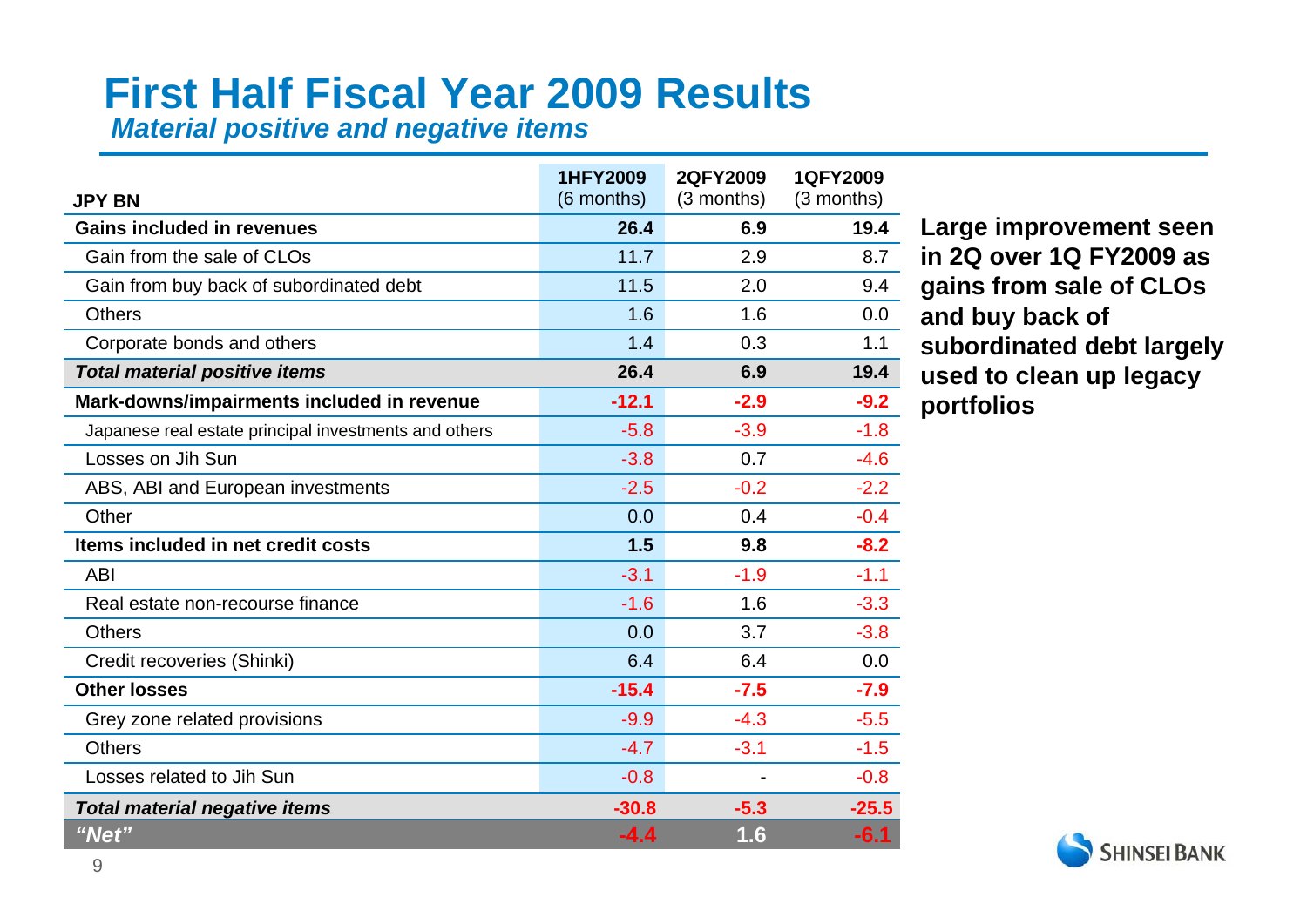### **First Half Fiscal Year 2009 Results***Strong top-line growth and NIM improvement*

### **Revenue & Net Interest Margin (NIM)**



**Strong top-line growth with revenues up 62.1% due mainly to contribution from Shinsei Financial**

**Higher yields on revenues due mainly to the addition of Shinsei Financial and lower funding costs contributed to higher NIM**

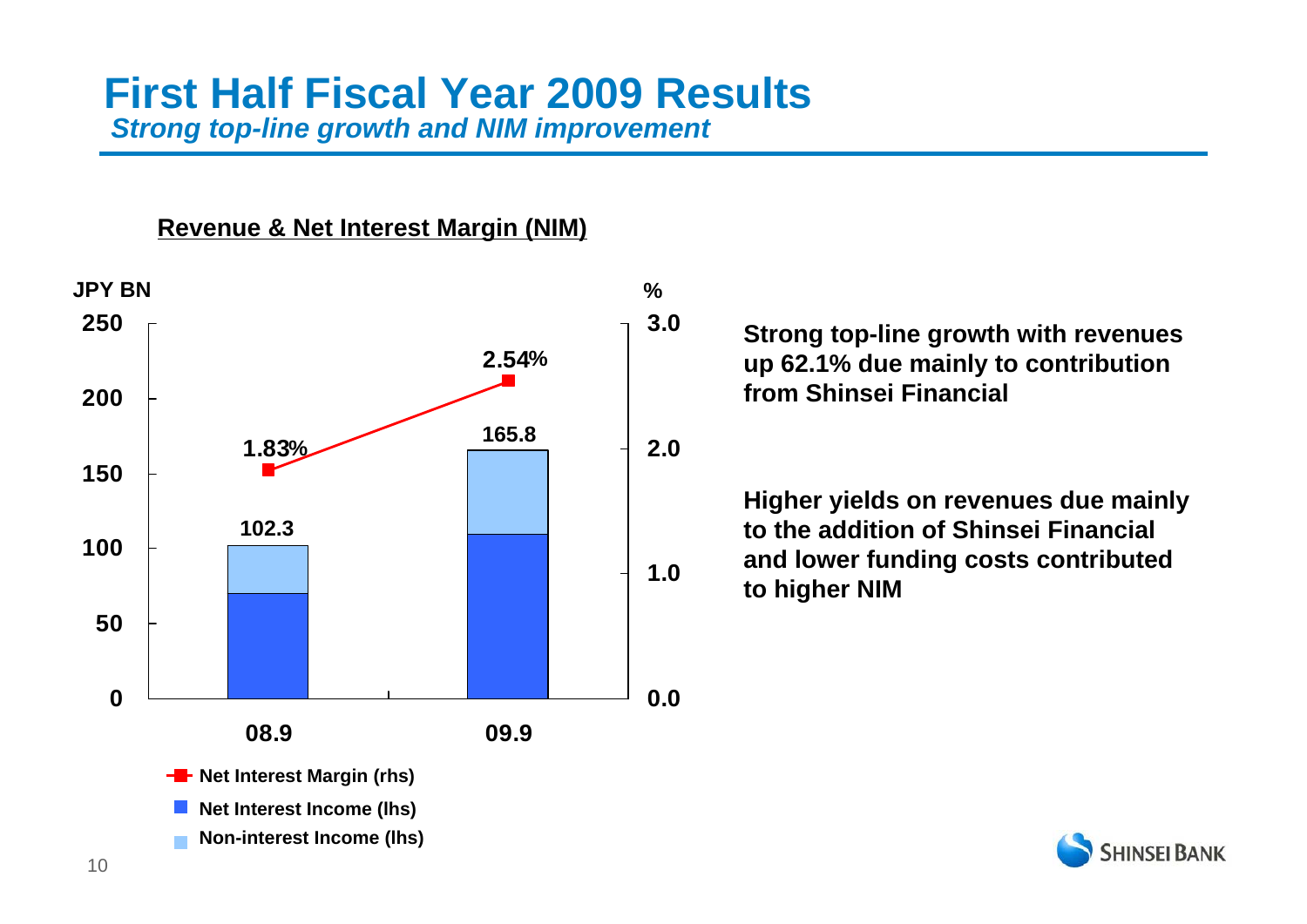### **First Half Fiscal Year 2009 Results***Decrease in normalized expenses*

### **Normalized Expenses & Expense-to-Revenue Ratio**



**Normalized expenses down 15.5% over first half of FY2008 through business right-sizing and technology deployment**

**Even including Shinsei Financial's direct expenses from October 1, 2008, total expenses increased by only 12.7% in the first half of fiscal year 2009, compared with the same period in fiscal year 2008**

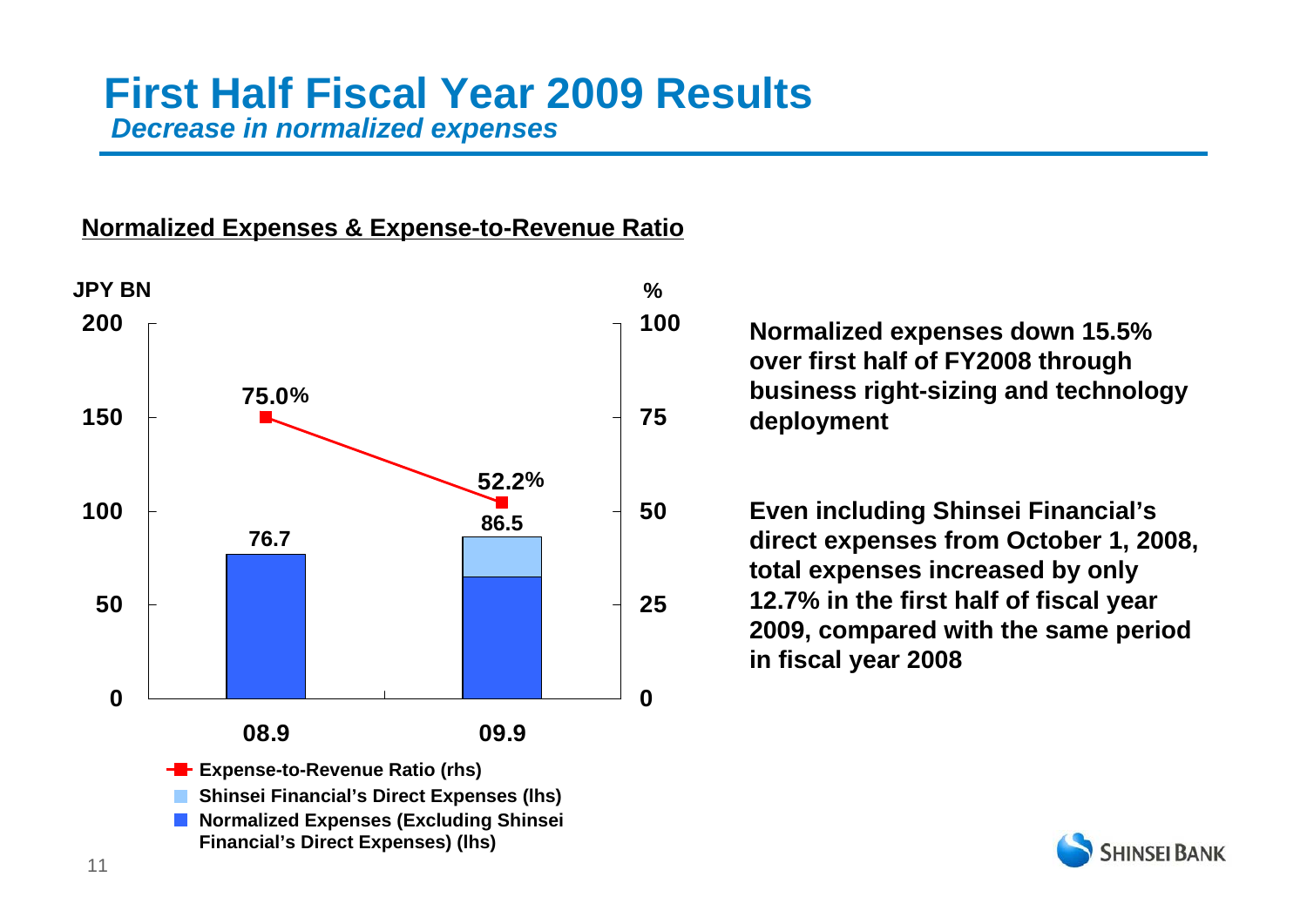### **First Half Fiscal Year 2009 Results** *Decrease in net credit costs*



**Excluding Shinsei Financial (lhs)** 

**Net Credit Costs**

**SHINSEI BANK** 

**Recorded 5.9% decline year-on-year despite inclusion of Shinsei Financial's costs which were not present in the prior period**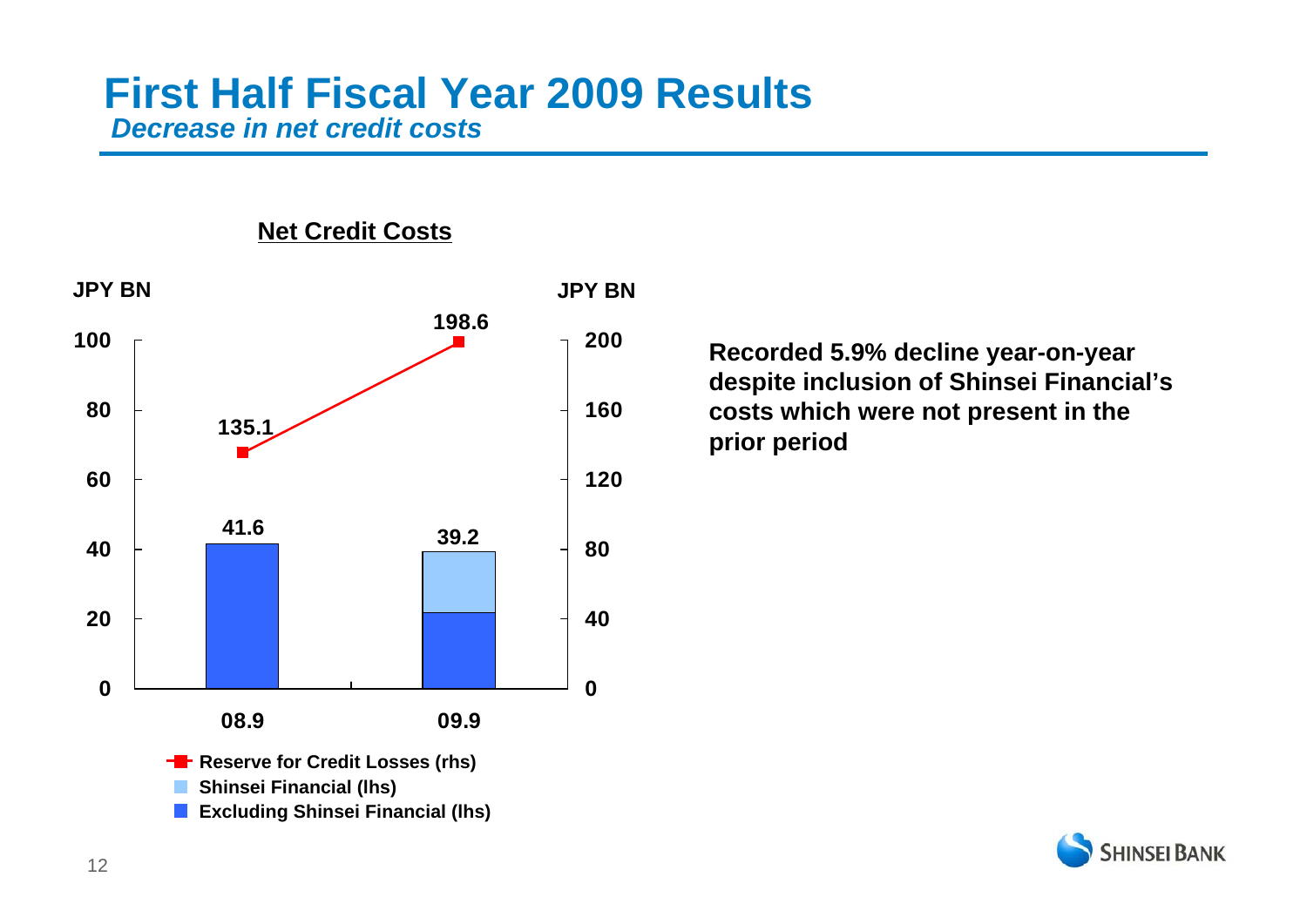# **First Half Fiscal Year 2009 Results**

*Liquidity: Liquid funding primarily in form of retail & institutional deposits*

### **Overall Funding Composition**

| <b>JPY BN</b>                                                       | 09.3            | 09.9    | <b>Difference</b> |
|---------------------------------------------------------------------|-----------------|---------|-------------------|
| <b>Total Customer Based Funding</b>                                 | 6,947.6 7,574.0 |         | 626.4             |
| <b>Institutional Deposits</b>                                       | 1,249.0         | 1,489.4 | 240.4             |
| <b>Institutional Debentures</b>                                     | 367.4           | 231.1   | $-136.3$          |
| <b>Retail Deposits</b>                                              | 5,023.0         | 5,557.0 | 534.0             |
| <b>Retail Debentures</b>                                            | 308.1           | 296.4   | $-11.7$           |
| <b>Total Non-Customer Based Funding</b>                             | 2,195.1 2,068.7 |         | $-126.4$          |
| <b>Call Money</b>                                                   | 281.5           | 100.4   | $-181.1$          |
| Payable under Repurchase<br>Agreements                              | 53.8            | 156.3   | 102.5             |
| <b>Collateral Related Securities Lending</b><br><b>Transactions</b> | 569.5           | 764.3   | 194.8             |
| <b>Commercial Paper</b>                                             | 0.1             | 0.0     | $-0.1$            |
| <b>Borrowed Money</b>                                               | 1,012.3         | 800.2   | $-212.1$          |
| <b>Corporate Bonds</b>                                              | 277.9           | 247.5   | $-30.4$           |
| Total                                                               | 9,143.0 9,643.1 |         | 500.1             |

**Continue to focus on cost-effective customerbased retail and core institutional deposits with low reliance on credit sensitive funding sources**

**Robust liquidity position with approximately 1.7 trillion yen of cash, cash equivalents and liquidity reserves outstanding**

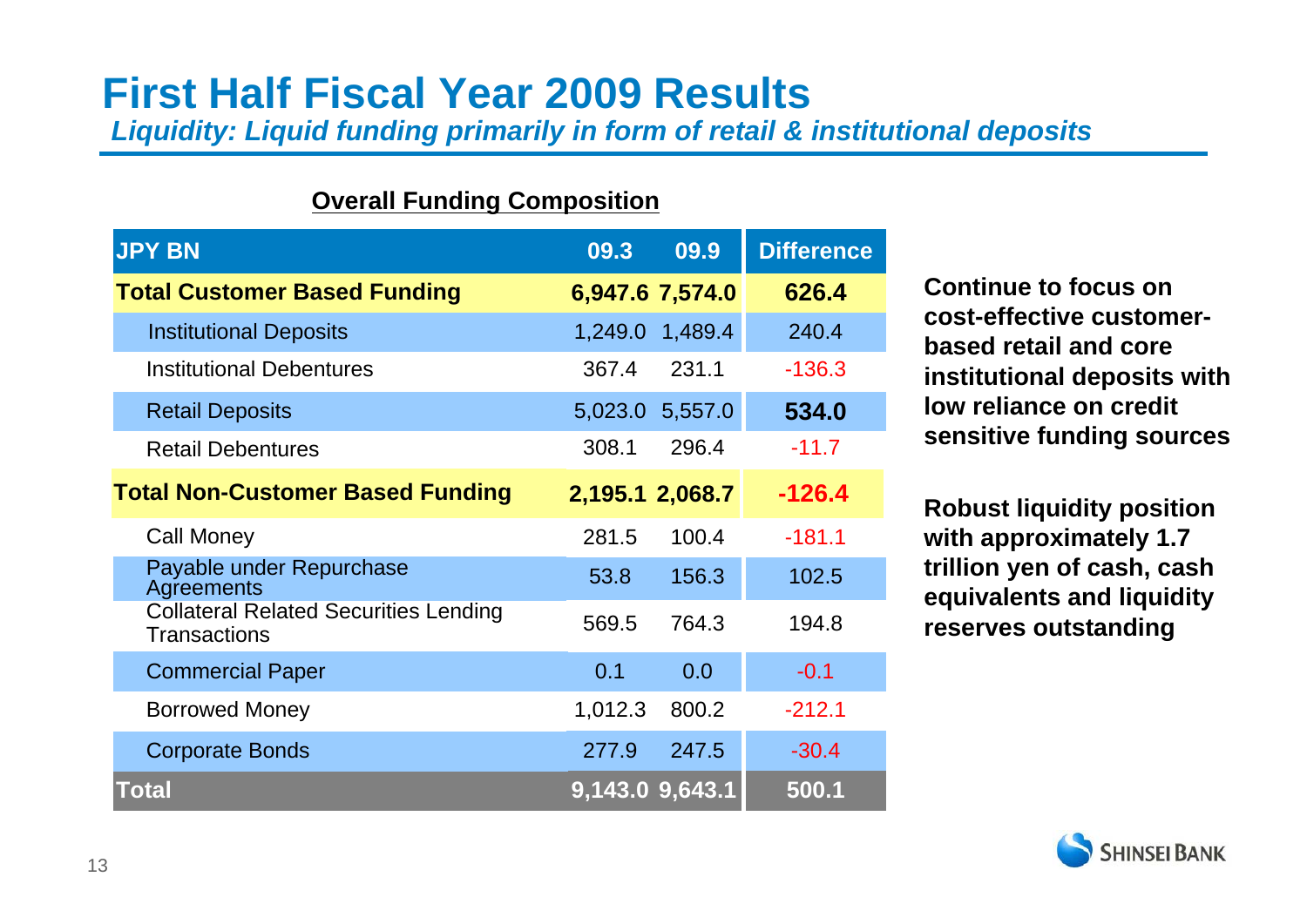### **First Half Fiscal Year 2009 Results***Capital: Optimize capital position by reducing non-core assets*

### **Capital Adequacy Data**

| <b>JPY BN</b>                        | 09.3     | 09.9    | <b>Difference</b> |
|--------------------------------------|----------|---------|-------------------|
| Basic Items (Tier I)                 | 580.0    | 591.5   | 11.5              |
| Supplementary Items (Tier II)        | 327.3    | 289.6   | $-37.6$           |
| <b>Deduction</b>                     | $-103.9$ | $-89.6$ | 14.3              |
| <b>Total Capital</b>                 | 803.4    | 791.5   | $-11.9$           |
| <b>Risk Assets</b>                   | 9,621.0  | 8,449.2 | $-1,171.7$        |
| <b>Total Capital Adequacy Ratio*</b> | 8.35%    | 9.36%   | 1.01%             |
| <b>Tier I Capital Ratio**</b>        | 6.02%    | 7.00%   | 0.98%             |
| <b>Core Tier I Capital Ratio***</b>  | 4.03%    | 4.87%   | 0.84%             |
| Tangible Common Equity Ratio****     | 3.00%    | 3.47%   | 0.47%             |

**All capital ratios up with Tier I at 7%; positive "other comprehensive income" for first time in over two years** 

**Continued reduction of higher risk assets while NPL ratio falls against 1Q FY2009**

**Increased tangible equity by taking advantage of capital buyback opportunities**

\*Total Capital Adequacy Ratio = Total Capital/Risk Weighted Assets

\*\*Tier I Capital Ratio = Basic Items (Tier I)/Risk Weighted Assets

\*\*\*Core Tier I Capital Ratio = (Tier I Capital – Preferred Securities – Preferred Stock – DTA (Net))/Risk Weighted Assets

\*\*\*\*Tangible Common Equity (TCE) Ratio = (Net Assets – Preferred Stock – Intangible Assets – Minority Interests)/ Total Assets (excluding Intangible Assets)

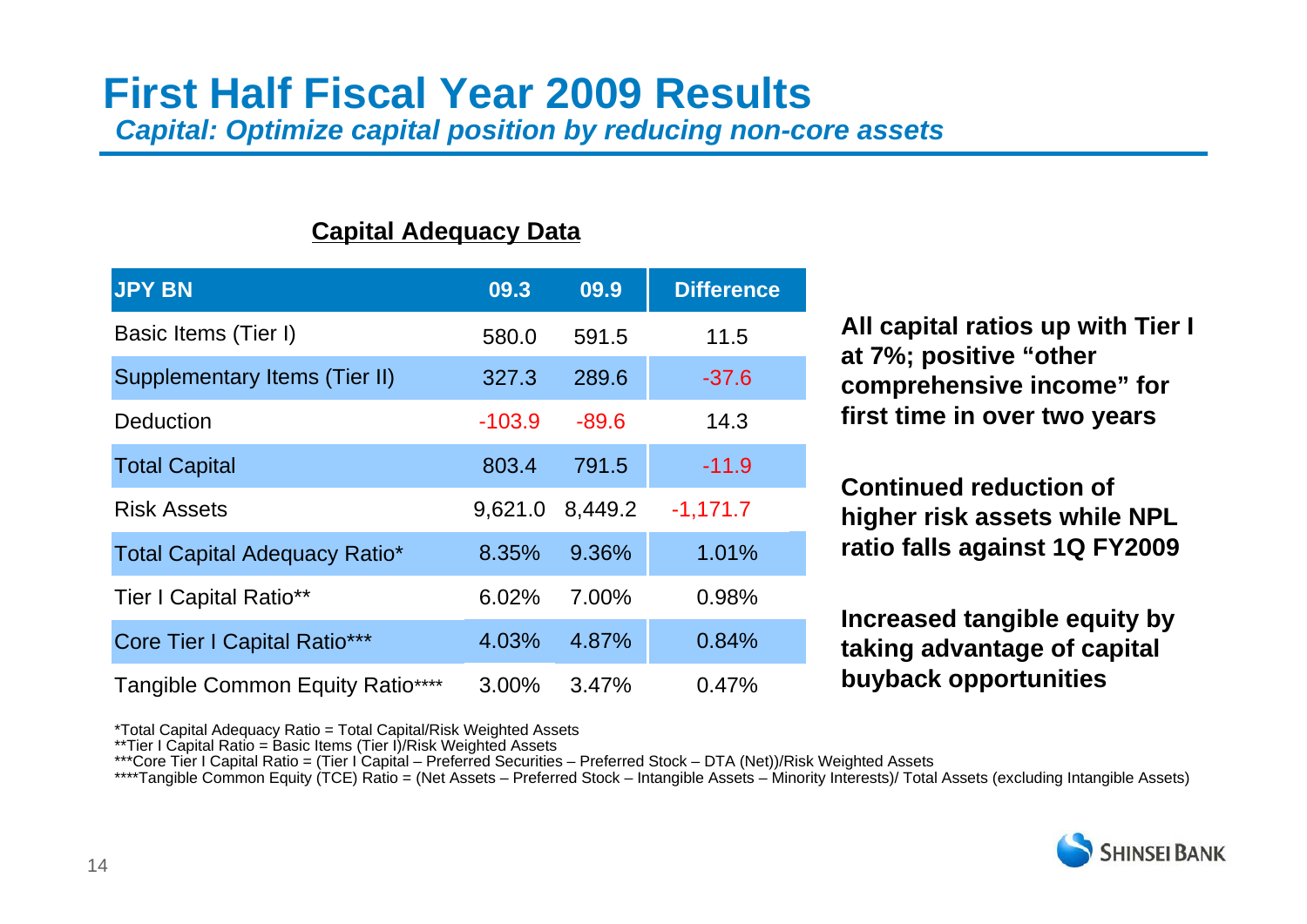## **First Half Fiscal Year 2009 Results**

*Asset Quality: Risk monitored loans up but high coverage ratio and NPL ratio declining*

### **Risk Monitored Loans**



\*\*Coverage ratio was about 100% for real estate loans at September 30, 2009 \*Overall coverage ratio was about 97% at September 30, 2009

Note: The Financial Revitalization Law requires us to classify and disclose "claims," which include, in addition to loans and bills discounted, foreign exchange claims, securities lent, private placement bonds guaranteed by Shinsei, accrued income and suspense payments in other assets, as well as customers' liabilities for acceptances and guarantees.

**NPL Ratio**

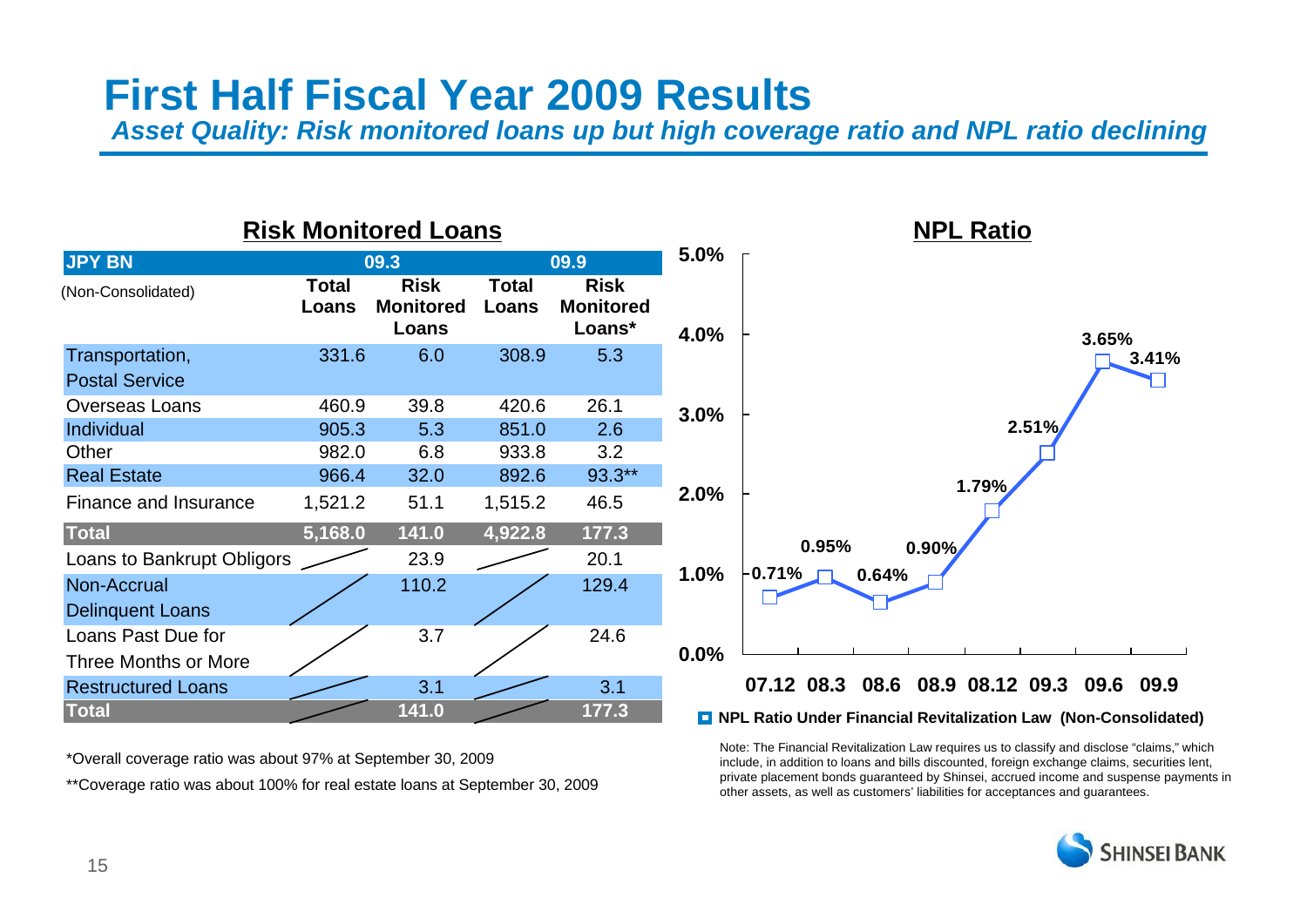# **Overview of Business Groups**

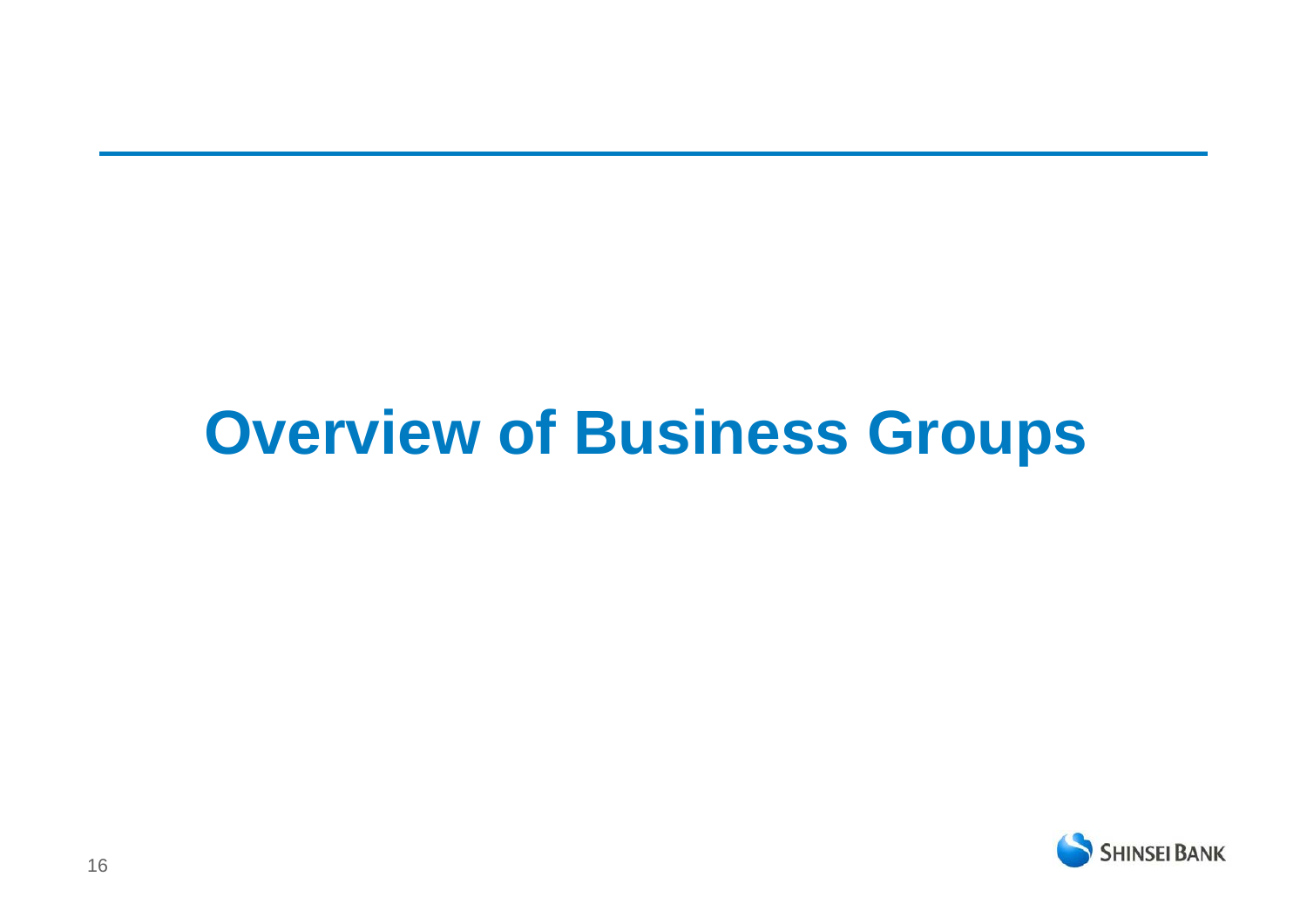### **Overview of Business Groups** *Institutional Group: Results achieved from proactive business remodeling*



**Increase in revenues driven by a growing contribution from core businesses, even as we took some mark-downs and impairments on legacy assets**

**Extensive restructuring in fiscal year 2008, coupled with stricter cost controls and cost reduction measures resulted in 24.9% yearon-year decrease in expenses**

**Proactively cleaning up legacy portfolios and generating gains in the process**

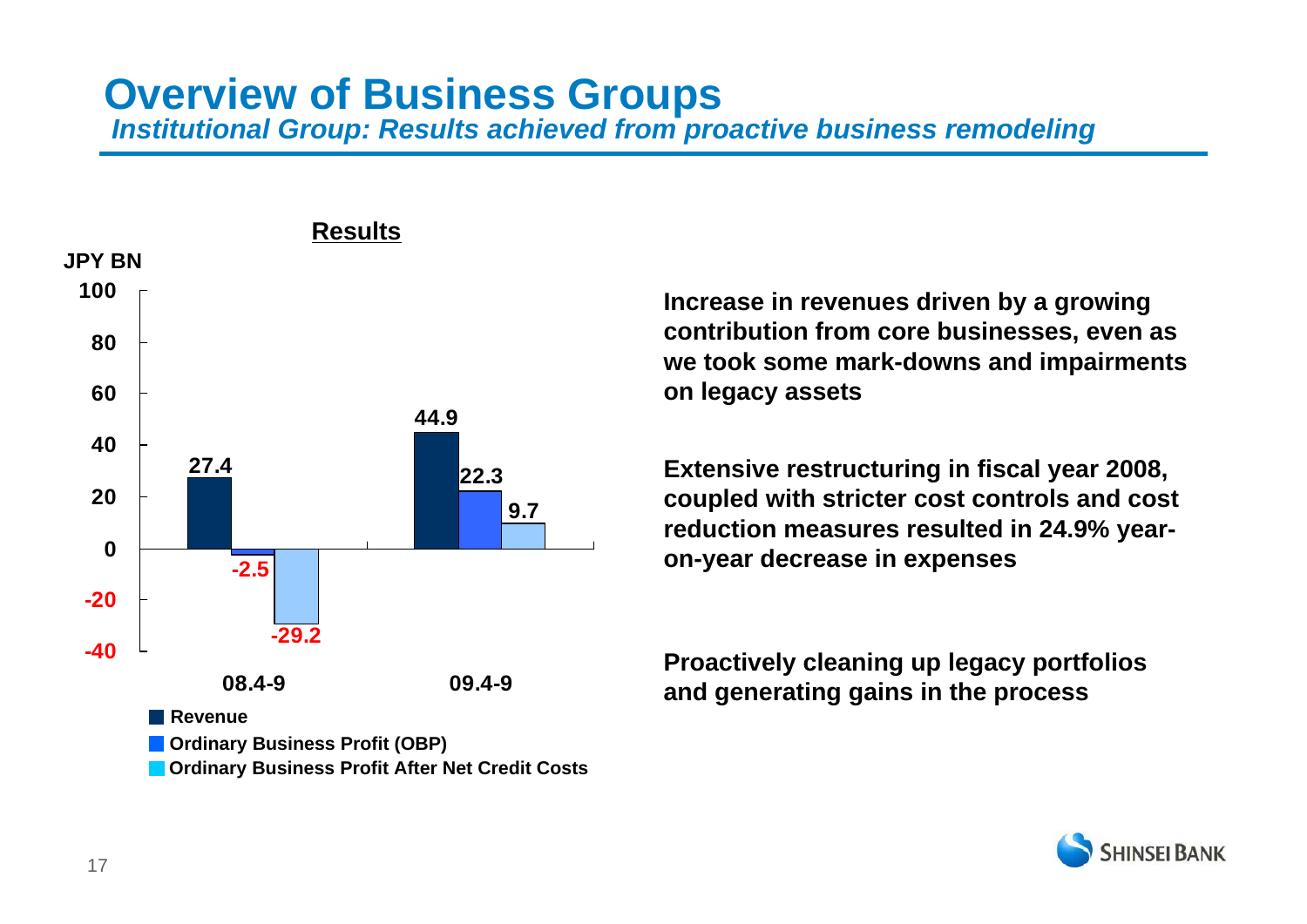# **Overview of Business Groups**

*Institutional Group: Results achieved from proactive business remodeling*

### **Breakdown of Revenues**

| <b>JPY BN</b>                                           | 08.9   | 09.9   | <b>Difference</b> |
|---------------------------------------------------------|--------|--------|-------------------|
| <b>Basic Banking</b>                                    | 6.3    | 6.3    | 0.0               |
| <b>Real Estate Finance</b>                              | 12.0   | 10.4   | $-1.6$            |
| <b>Credit Trading</b>                                   | 9.8    | 1.5    | $-8.3$            |
| <b>Principal Investments</b>                            | 0.6    | $-5.2$ | $-5.8$            |
| Foreign Exchange, Derivatives,<br><b>Equity-Related</b> | $-2.5$ | 6.6    | 9.1               |
| Securitization                                          | $-7.0$ | 1.5    | 8.5               |
| <b>Other Capital Markets</b>                            | $-7.2$ | 13.7   | 20.9              |
| <b>ALM Activities</b>                                   | 2.6    | 0.0    | $-2.6$            |
| Leasing (Showa Leasing)                                 | 11.1   | 8.0    | $-3.1$            |
| <b>Others</b>                                           | 1.5    | 1.9    | 0.4               |
| <b>Total</b>                                            | 27.4   | 44.9   | 17.5              |

**Revenue improved strongly in foreign exchange, derivatives and equity-related business as result of increased customer flow driven by recovery in credit markets** 

**Securitization business also returned to profitability while sale of CLOs contributed to other capital markets** 

**Lower revenues in credit trading and principal investments due to mark-downs and impairments**

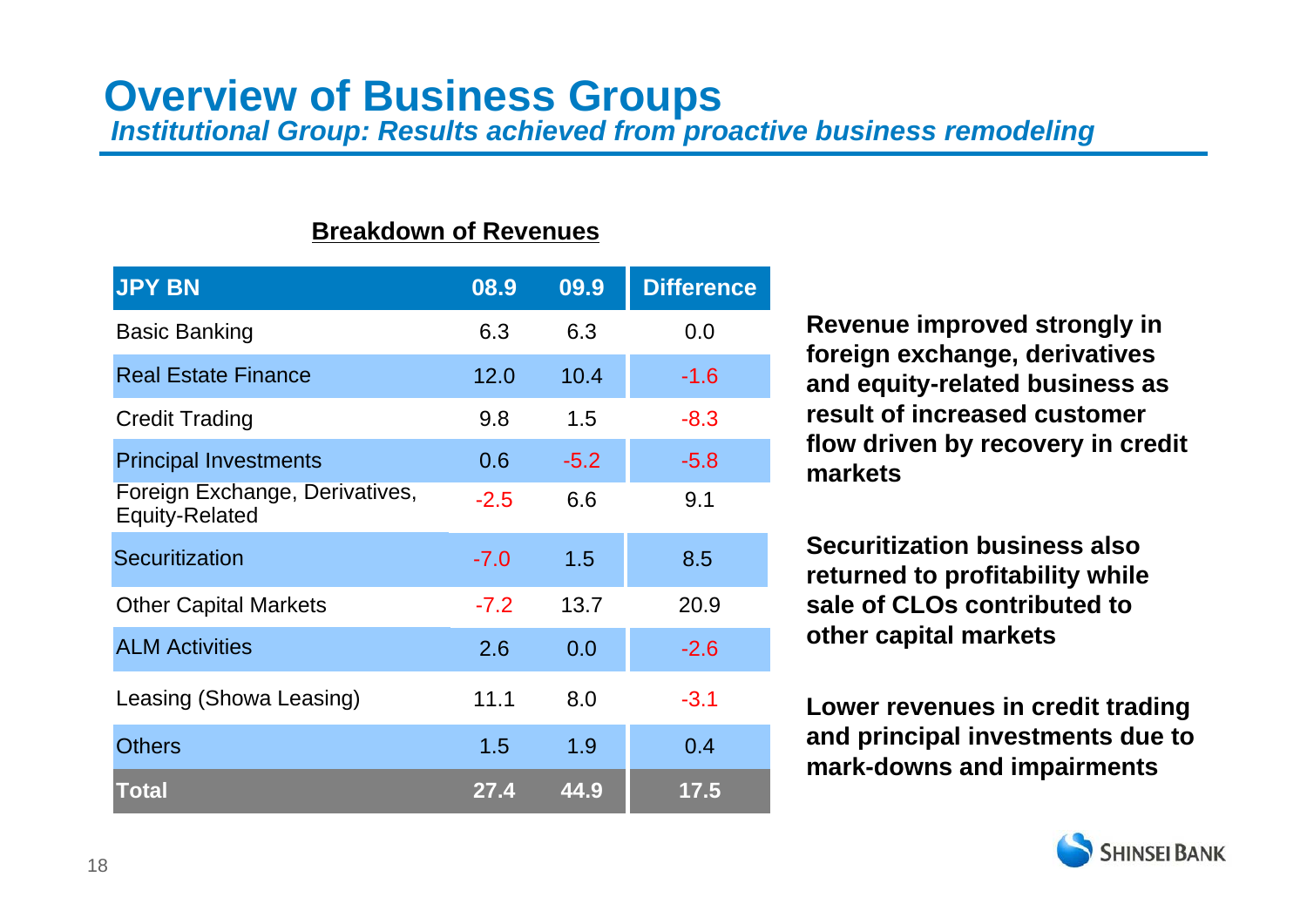**Overview of Business Groups** *Institutional Group: Limited impact from residual overseas ABI and ABS portfolios*



\*About 83% of foreign-currency denominated securitized products are rated AA or higher. Details on securitized products available on p. 41-42 of the 1H FY2009 Financial Summary. \*\*The coverage ratio for risk monitored loans related to overseas asset backed investments was 83.8% at September 30, 2009. **SHINSEI BANK**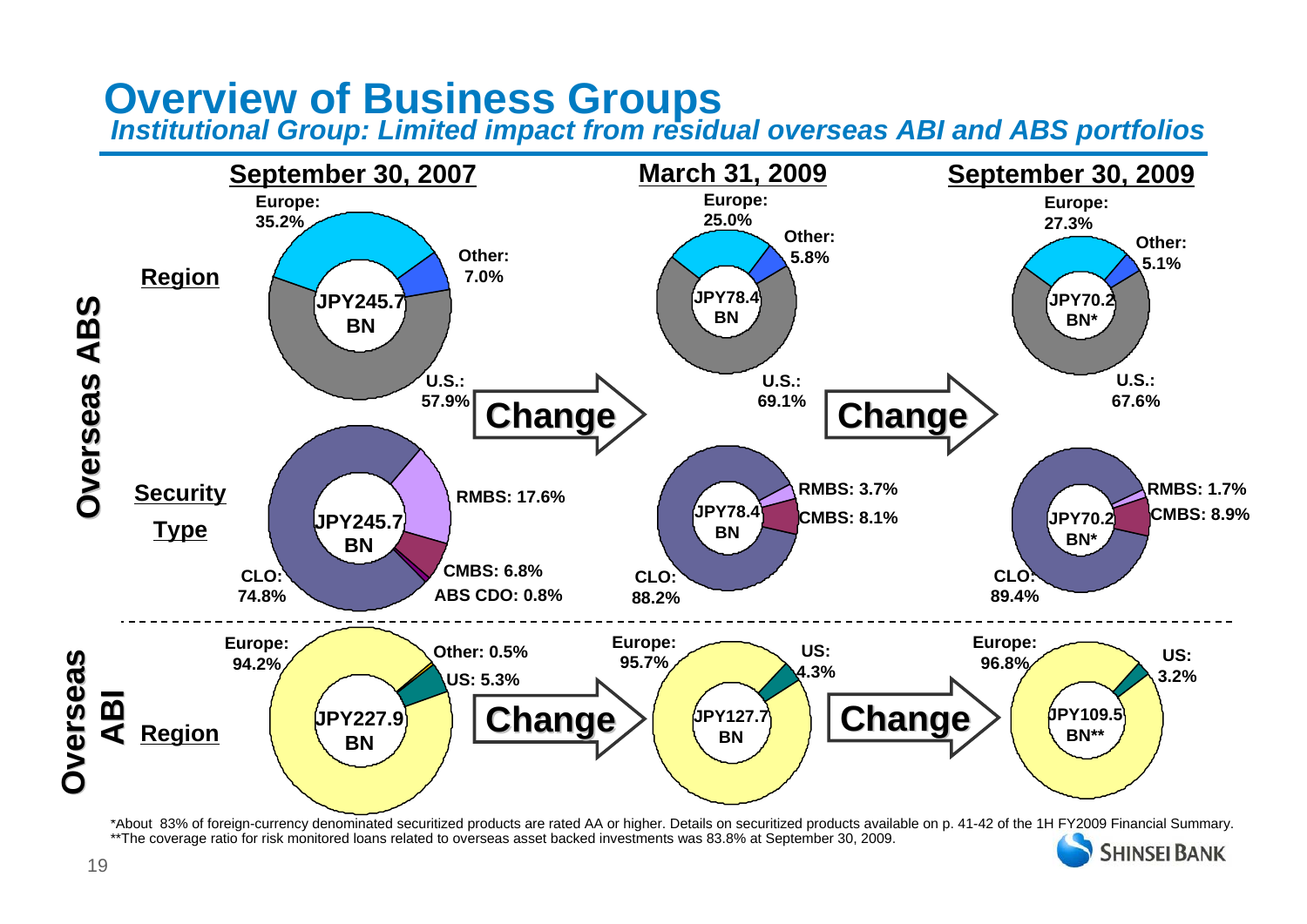# **Overview of Business Groups** *Institutional Group: Optimizing our real estate portfolio*

# **05001,000 1,500 09.3 09.9JPY BN1,154.0 1,063.2 Real Estate Non-Recourse BondsOther Real Estate Finance Loans**

### **Breakdown of Real Estate Finance**

**Real Estate Non-Recourse Loans**

**Overall balance of real estate nonrecourse loans and bonds, and other real estate finance loans decreased 7.9% from March 2009 as we have continued to de-risk our balance sheet**

**High quality and diversified portfolio with average loan-to-value at about 82%**

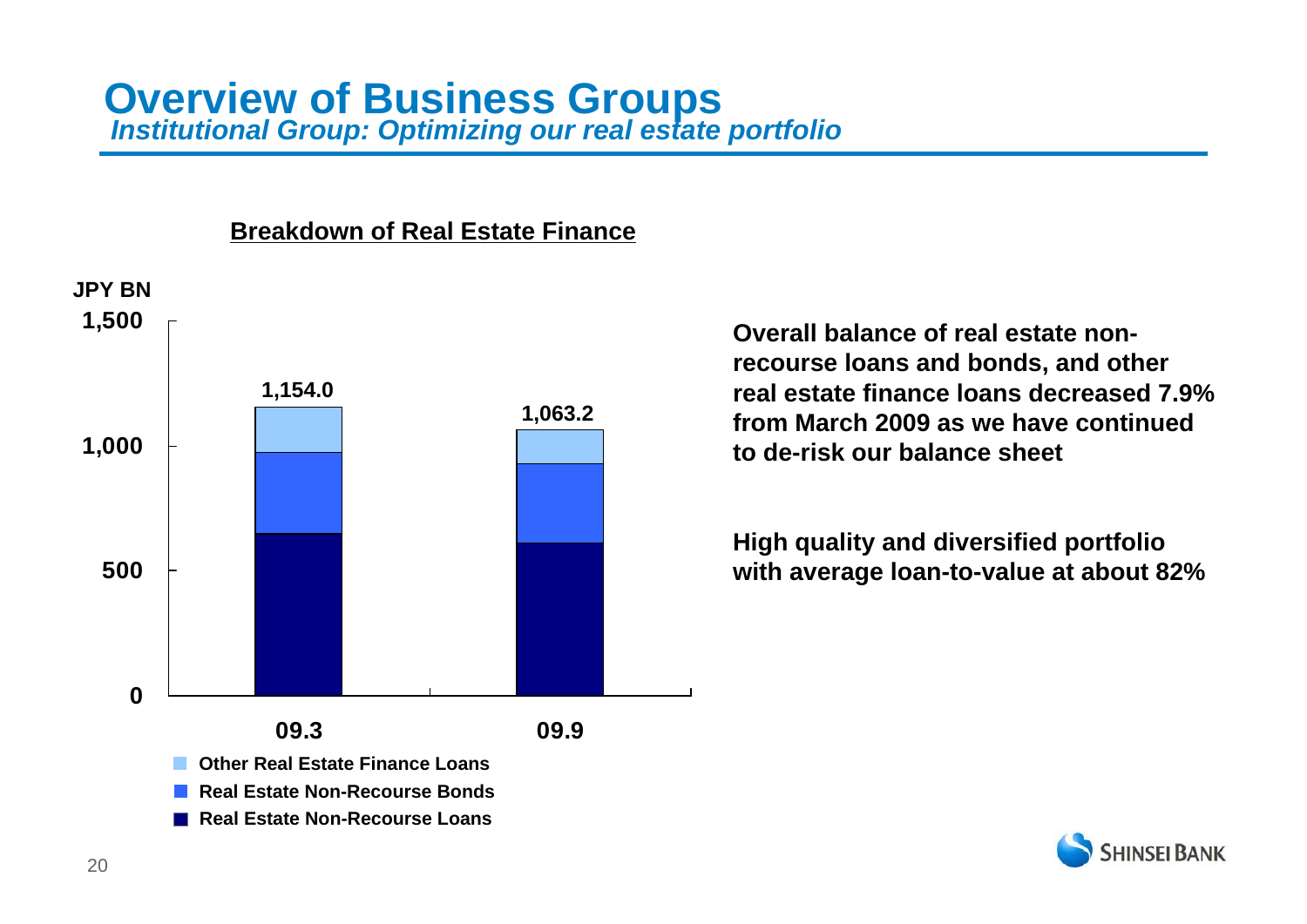# **Overview of Business Groups** *Individual Group: Continued momentum*



### **Results**

**Strong revenue growth due to contribution of Shinsei Financial and improvement at Retail Banking**

**Expenses up due to consolidation of Shinsei Financial while expenses down at other subsidiaries, but OBP increased due to higher revenues**

**Steady growth of OBP after net credit costs, despite higher credit costs, due to incorporation of Shinsei Financial and stronger Retail Banking operations**

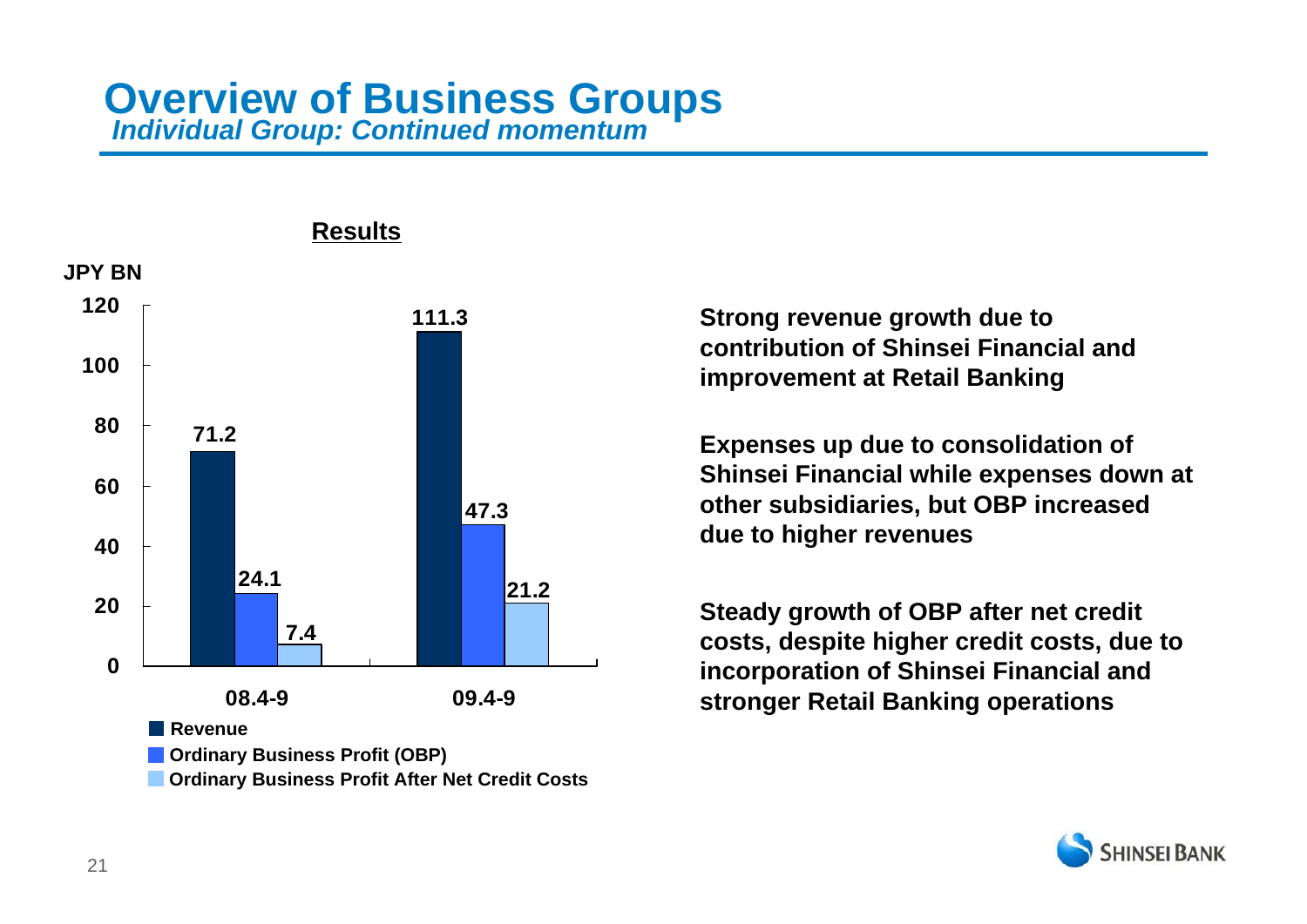## **Overview of Business Groups**

*Individual Group: Strong contribution from Shinsei Financial and Retail Banking*

### **Breakdown of Revenues**

| <b>JPY BN</b>             | 08.9 | 09.9  | <b>Difference</b> |
|---------------------------|------|-------|-------------------|
| <b>Retail Banking</b>     | 19.3 | 21.7  | 2.4               |
| <b>Shinsei Financial</b>  |      | 48.8  | 48.8              |
| <b>APLUS</b>              | 38.8 | 32.3  | $-6.5$            |
| <b>Shinki</b>             | 10.6 | 7.7   | $-2.9$            |
| <b>Other Subsidiaries</b> | 2.3  | 0.6   | $-1.7$            |
| <b>Total</b>              | 71.2 | 111.3 | 40.1              |

**Retail bank successfully shifting focus from deposits to asset management and loan provision to further diversify revenue composition, in line with shifting customer demand**

**Shinsei Financial makes large contribution while APLUS and Shinki lower as they focus on lower risk customers**

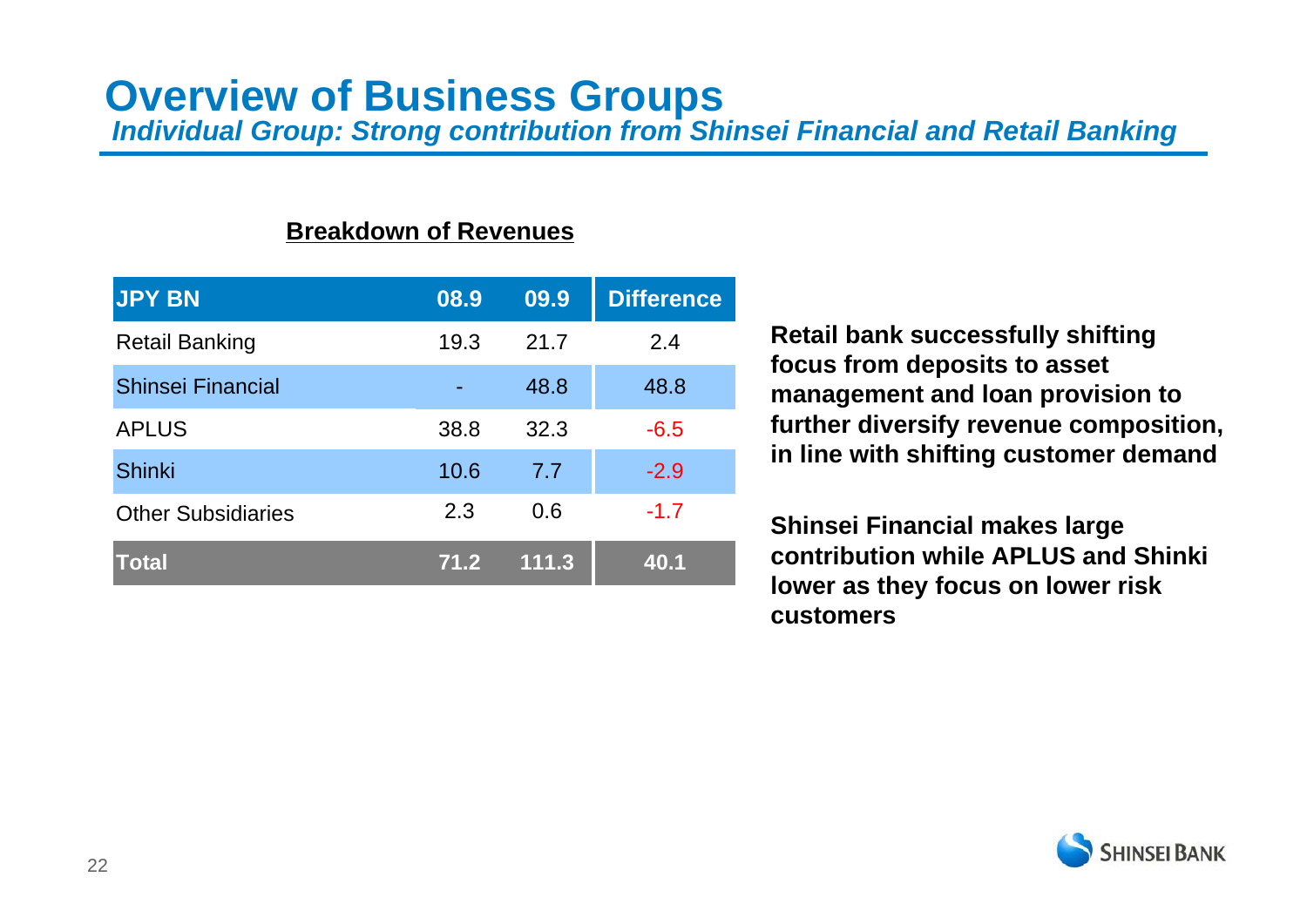### **Overview of Business Groups** *Individual Group: Trend of grey zone claim requests starting to decline*

### **Shinki Shinsei Financial APLUSThousandsThousandsThousandsAPLUS Shinsei Financial08.1208.9Shinki08.9**09.6 **09.608.12 09.3 09.9 09.309.609.908.909.309.9 09.608.12 Number of Claims Number of Claims Number of Claims4.75.23.95.75.445.137.08.610.010.348.143.99.27.7JPY BNJPY BNJPY BN192.110.0 20.0 100.0 200.0 38.2 10.0 40.0 34.3161.080.08.030.68.0 150.015.030.026.8126.5 21.723.06.06.011.060.0 21.2 21.8 21.39.49.410.0100.020.09.0 8.6 8.3 4.64.4 7.5 7.7 89.9 40.03.9 3.6 3.9 3.7 3.6 3.9 4.07.14.0 35.536.4 3.430.2 31.6 50.05.010.0 1.7 1.9 1.4 1.5 2.020.0 2.0 1.6 1.7 1.81.51.4**<u>2</u> 1.4 1.4 **0.00.00.00.00.00.007.7-9 07.10-12 08.1-3 08.4-6 08.7-9 08.10-12 09.1-3 09.4-6 09.7-9 07.7-9 07.10-12 08.1-3 08.4-6 08.7-9 08.10-12 09.1-3 09.4-6 09.7-9 07.7-9 07.10-12 08.1-3 08.4-6 08.7-9 08.10-12 09.1-3 09.4-6 09.7-9 Debt Write-off Amount (lhs) Debt Write-off Amount (lhs) Debt Write-off Amount (lhs)**  $\mathbb{R}^n$ in 1 **Interest Repayment Amount (lhs)**  $\mathcal{L}_{\mathcal{A}}$ **Interest Repayment Amount (lhs)**  $\mathbb{R}^n$ **Interest Repayment Amount (lhs)**  $\mathbf{r}$ **Reserves (rhs)** Λ **Reserves (rhs) Reserves (rhs)**

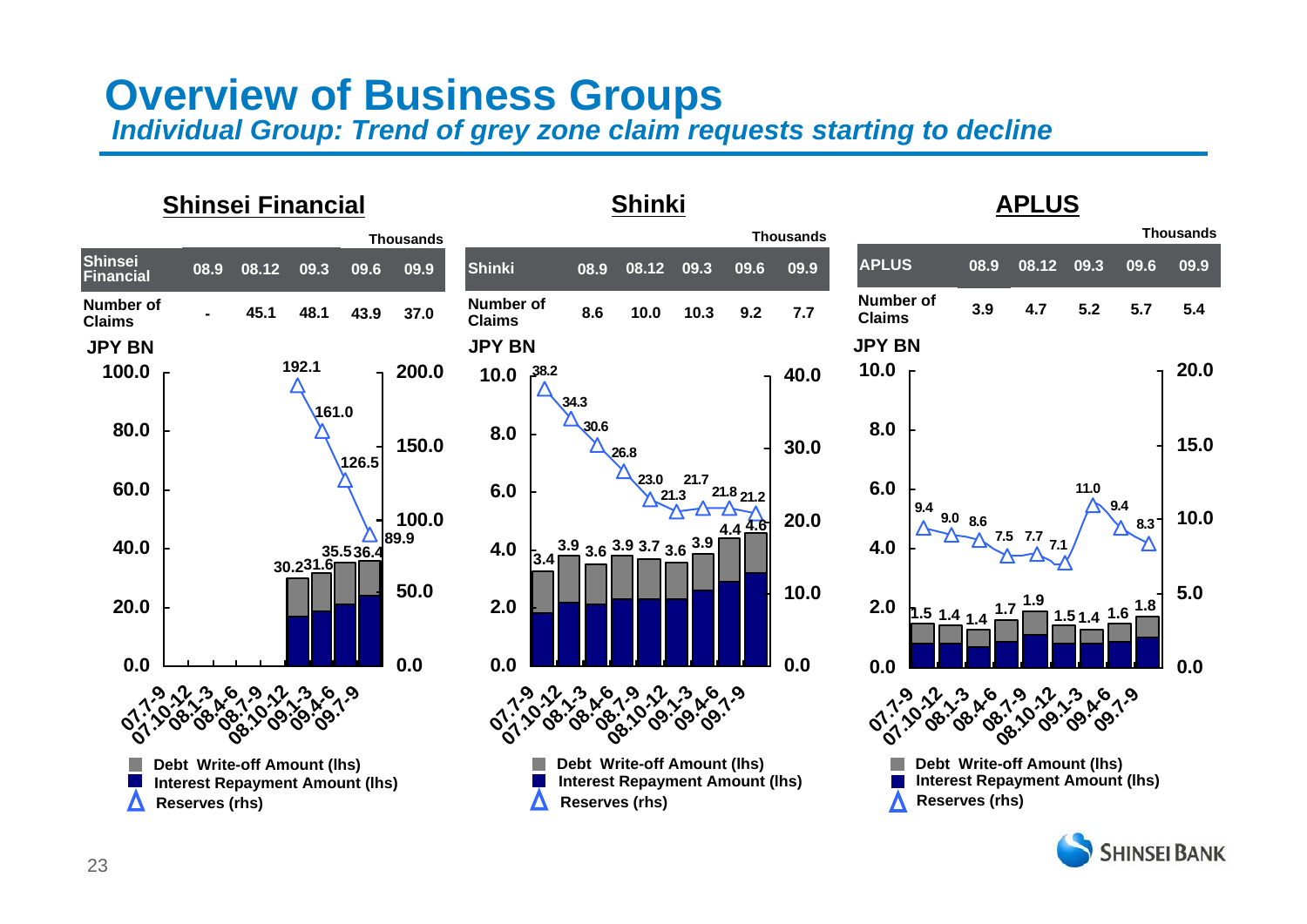### **Overview of Business Groups** *Corporate/Other*



### **Recorded JPY 11.5 billion in gains by repurchasing about JPY 29.3 billion of our subordinated debt (Tier II)**

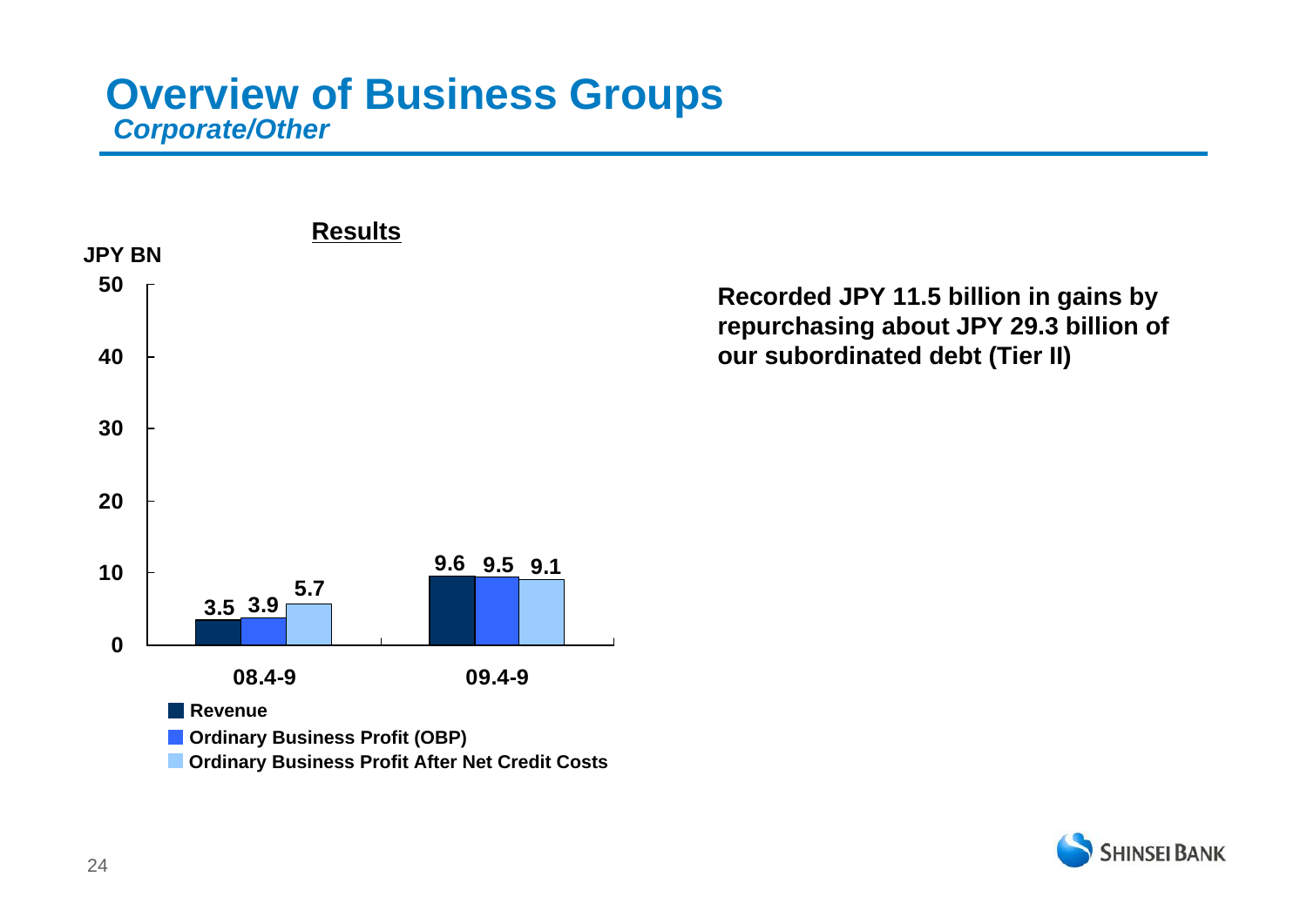# **FY2009 Forecast**

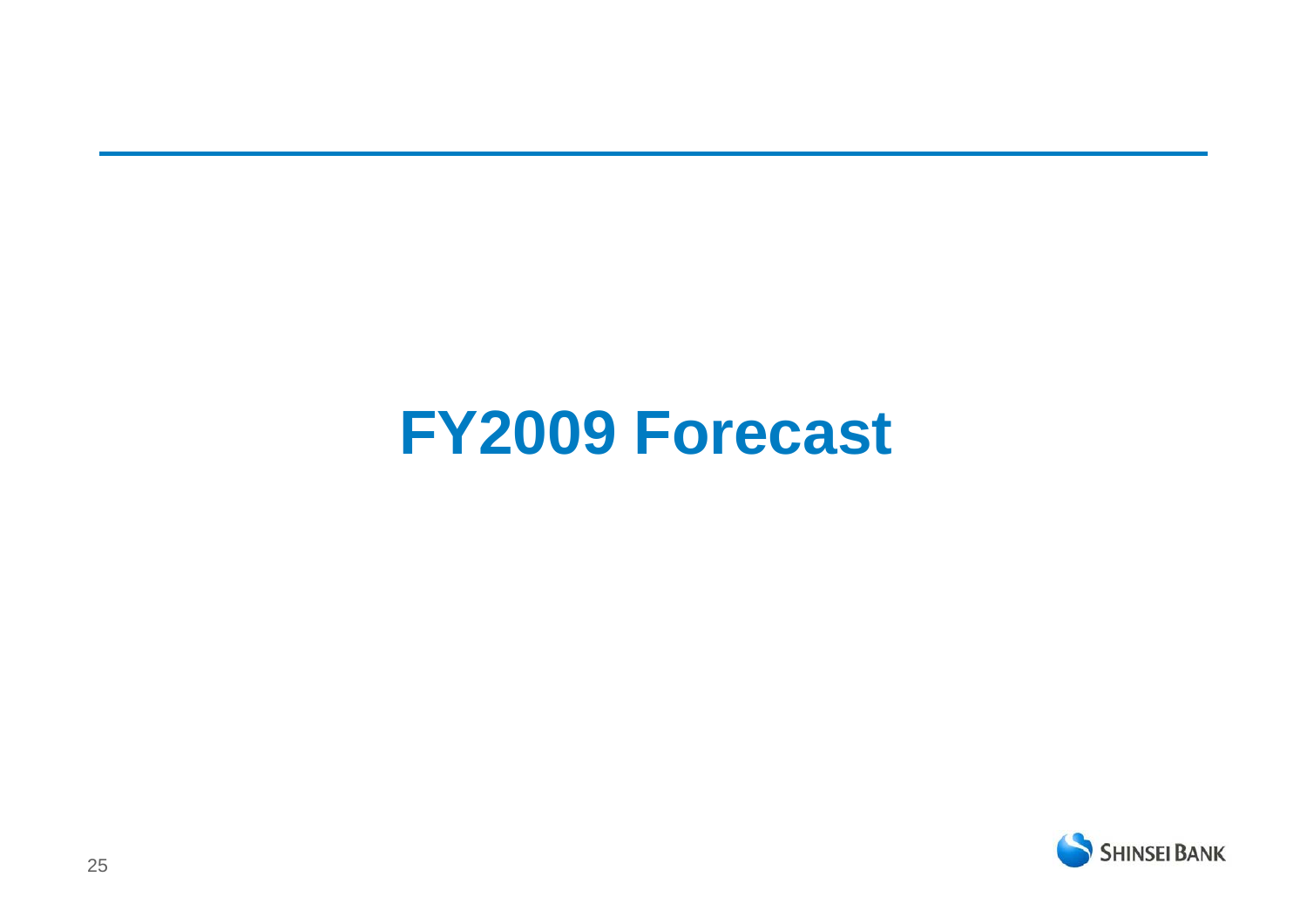## **FY2009 Forecast**

*Consolidated Results: Focus on core businesses in Japan while rationalizing expenses*



### **Macroeconomic Environment**

Expect recessionary environment to continue to impact both corporate and retail customers in fiscal year 2009 with clearer signs of recovery expected from the second half

### **Institutional Group**

Expect substantial improvement compared to fiscal year 2008 while achieving further reductions in expenses, but most business lines will likely remain challenged as we work to finish restructuring of operations in fiscal year 2009

### **Individual Group**

Expect Retail Banking to increase profitability and steady contribution of overall consumer finance operations that are being reorganized to better leverage synergies

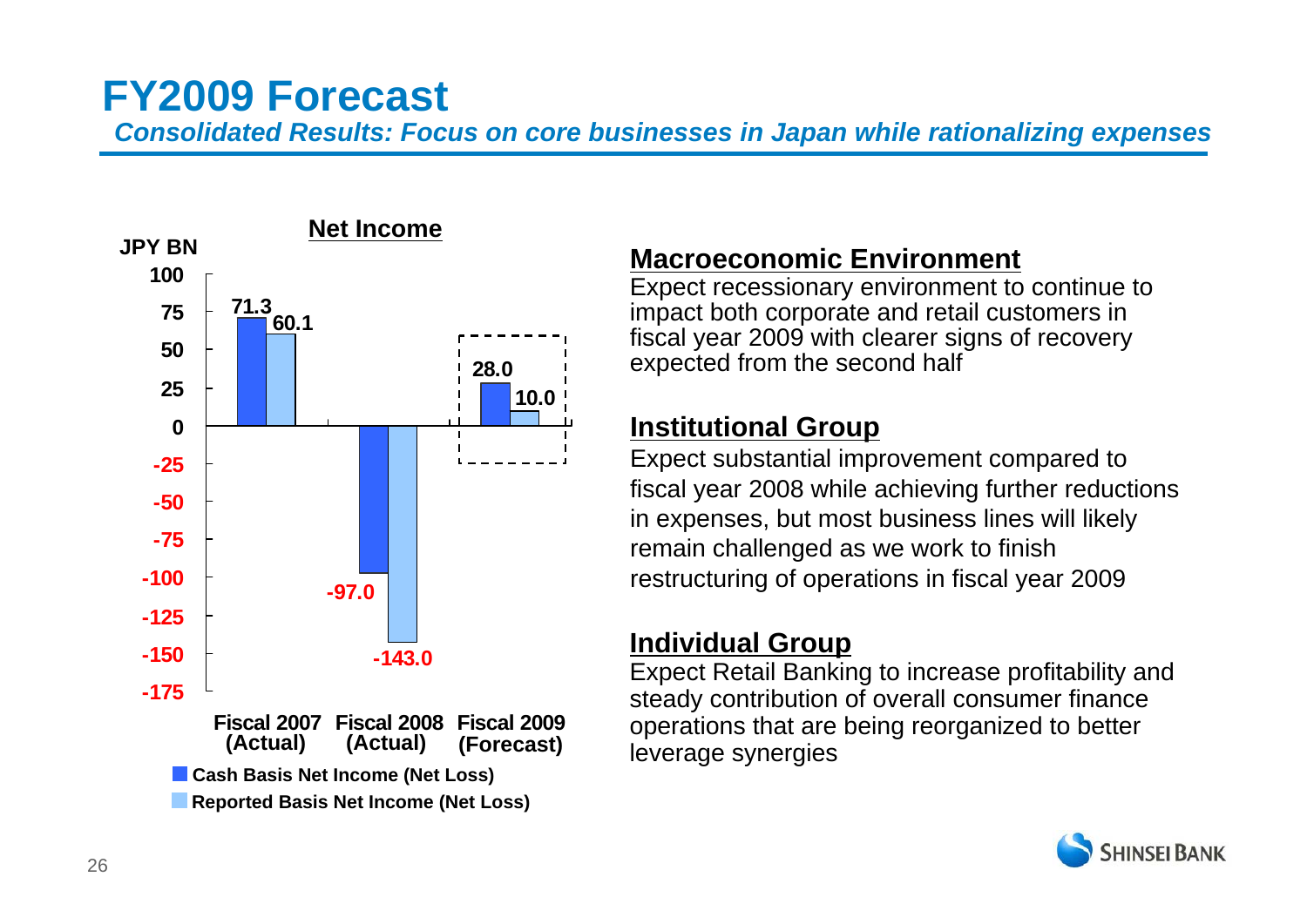## **FY2009 Forecast**

*Non-Consolidated Results: Focus on core businesses in Japan while rationalizing expenses*



### **Variance with Consolidated Results**

Non-consolidated results do not include the contribution from consolidated subsidiaries

### **Institutional Group**

Expect substantial improvement compared to fiscal year 2008 while achieving further reductions in expenses, but most business lines will likely remain challenged as we work to finish restructuring of operations in fiscal year 2009

### **Individual Group**

Expect Retail Banking to increase profitability

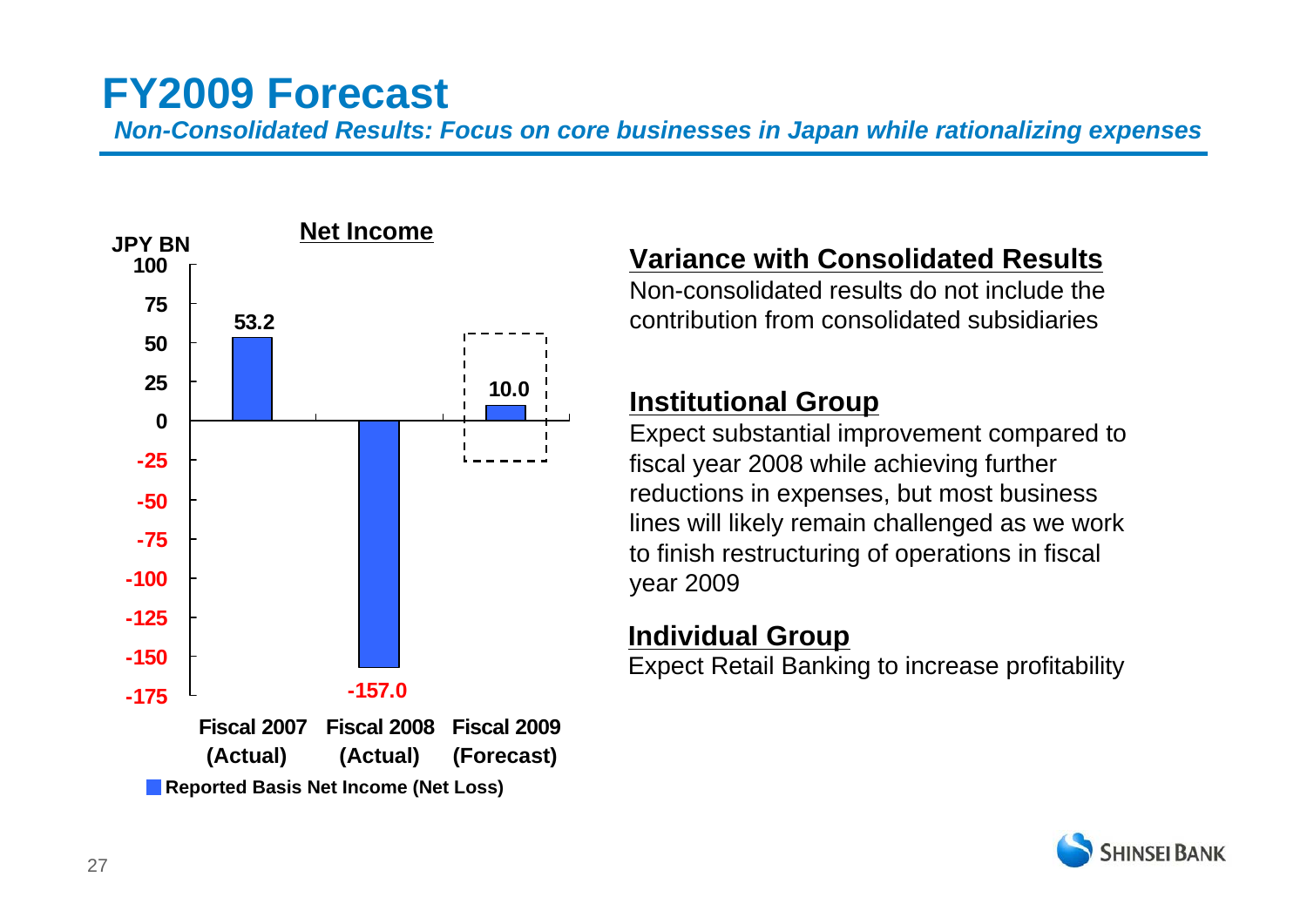# **Key Takeaways**

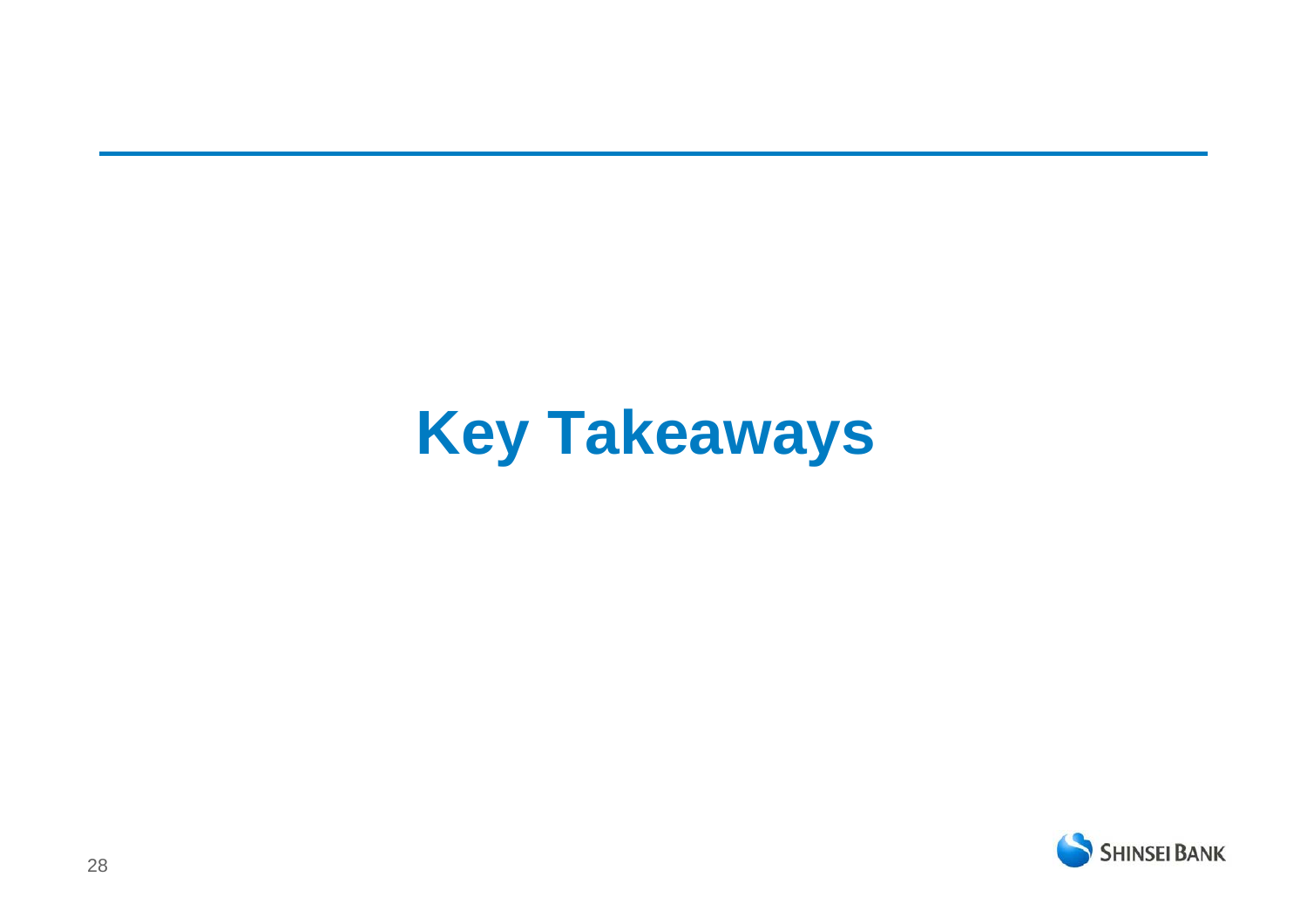## **Key Takeaways** *Overview*

### **Highlights**

- •Profits grew despite deferred tax asset (DTA) reversal (4.6 billion yen), with 2Q FY2009 stronger than 1Q FY2009 as we achieved growth in core businesses with higher top-line revenue, lower normalized expenses and credit costs with asset quality improving
- •Institutional Group benefiting from repositioning to focus on core businesses
- •Individual Group shows continued momentum with strong Retail Banking and steady consumer finance operations
- •Improved capital ratios and robust liquidity position
- •Cautiously optimistic on outlook as visibility going forward is still limited and certain risks and uncertainties remain

### **Consolidated Results Overview**

- •Strong top-line growth with revenues up 62.1% due mainly to contribution from Shinsei Financial
- •Normalized expenses down 15.5% over first half of FY2008 through business right-sizing and technology deployment
- •Limited impact from residual asset-backed investment and asset-backed securities portfolios
- •Funding costs declined to 0.89% and net interest margin improved to 2.54% in first half of FY2009
- •Net income shows turnaround of 34.5 billion yen (cash basis) on increasing earnings from core businesses, strategic asset sales and capital buybacks to more than offset DTA reversal

### **Liquidity and Capital**

- •Robust liquidity position with approximately 1.7 trillion yen of cash, cash equivalents and liquidity reserves outstanding
- •All capital ratios up with Tier 1 at 7%; positive "other comprehensive income" for first time in over two years
- •Continued reduction of higher risk assets while non-performing loan ratio falls against 1Q FY2009

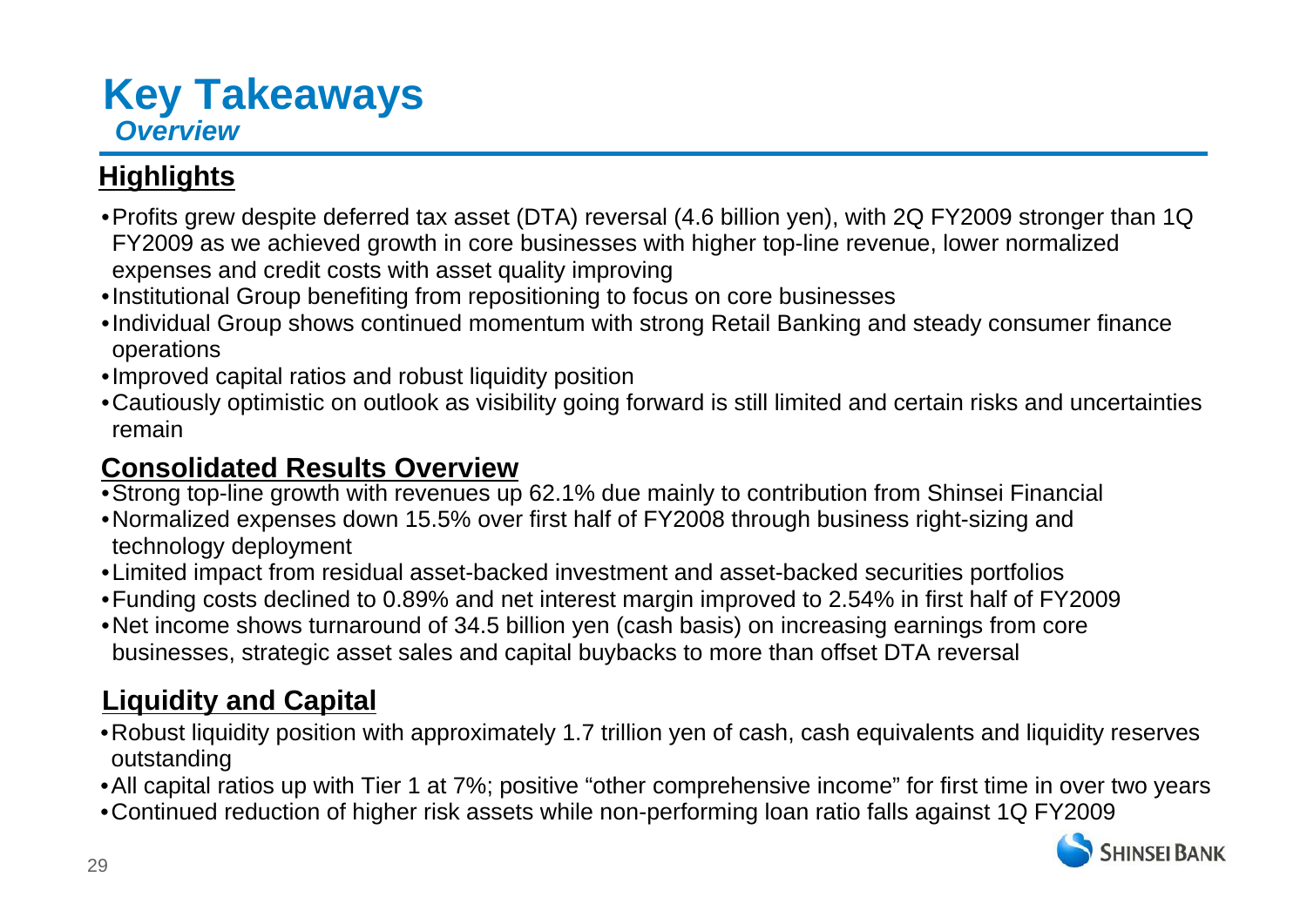## **Shinsei Bank, Limited**

Group Investor Relations & Corporate Communications Division 2-1-8 Uchisaiwai-cho, Chiyoda-ku, Tokyo 100-8501, Japan Tel: +81-3-5511-8303 Fax: +81-3-4560-1706

**Raymond Spencer (GM and Chief IR & PR Officer):** raymond.spencer@shinseibank.com

**Eiji Ootaka (GM (S.A.)):** eiji.ootaka@shinseibank.com

**Yasuhiro Fujiki (Deputy GM):** yasuhiro.fujiki@shinseibank.com

**Hiroshi Ishii (Deputy GM):** hiroshi.ishii02@shinseibank.com

**Yui Takamatsu (Deputy GM):** yui.takamatsu@shinseibank.com

**Shizuyo Eguchi (Deputy GM):** shizuyo.eguchi@shinseibank.com

**James Seddon (Manager):** james.seddon@shinseibank.com